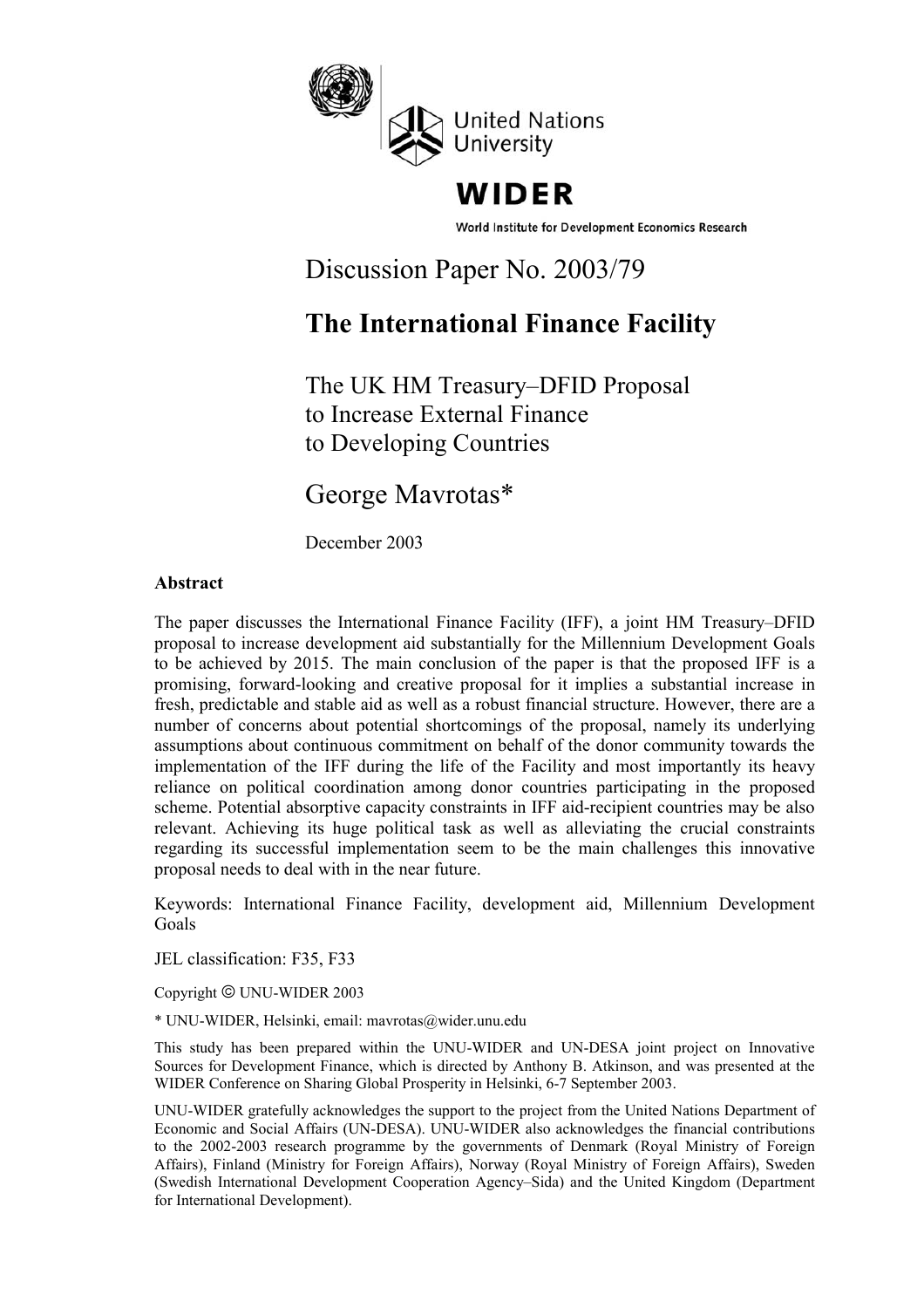#### **Acknowledgement**

The paper is part of the UNU-WIDER and UN-DESA project on Innovative Sources for Development Finance directed by Sir Anthony B. Atkinson, Nuffield College, University of Oxford. The views expressed in the paper are those of the author and do not necessarily represent UNU-WIDER. I am most grateful to Tony Atkinson, Ernest Aryeetey and Nicholas Vaughan for comments and suggestions which substantially improved the paper. I am also indebted to Tony Addison, Yilmaz Akyuz, Tony Burdon, Andrew Kenningham, Ian Kinniburgh, Tony Shorrocks and Rachel Turner for helpful background discussions. I would like also to thank the participants of the project meeting on Innovative Sources for Development Finance (WIDER, Helsinki, May 2003) as well as the participants of the Sharing Global Prosperity WIDER Conference (Helsinki, 6-7 September 2003) for their constructive comments and suggestions. None of the above should, however, be held responsible for the views expressed in the paper.

*The World Institute for Development Economics Research (WIDER) was established by the United Nations University (UNU) as its first research and training centre and started work in Helsinki, Finland in 1985. The Institute undertakes applied research and policy analysis on structural changes affecting the developing and transitional economies, provides a forum for the advocacy of policies leading to robust, equitable and environmentally sustainable growth, and promotes capacity strengthening and training in the field of economic and social policy making. Work is carried out by staff researchers and visiting scholars in Helsinki and through networks of collaborating scholars and institutions around the world.*

*www.wider.unu.edu publications@wider.unu.edu*

UNU World Institute for Development Economics Research (UNU-WIDER) Katajanokanlaituri 6 B, 00160 Helsinki, Finland

Camera-ready typescript prepared by Liisa Roponen at UNU-WIDER Printed at UNU-WIDER, Helsinki

The views expressed in this publication are those of the author(s). Publication does not imply endorsement by the Institute or the United Nations University, nor by the programme/project sponsors, of any of the views expressed.

ISSN 1609-5774 ISBN 92-9190-544-5 (printed publication) ISBN 92-9190-545-3 (internet publication)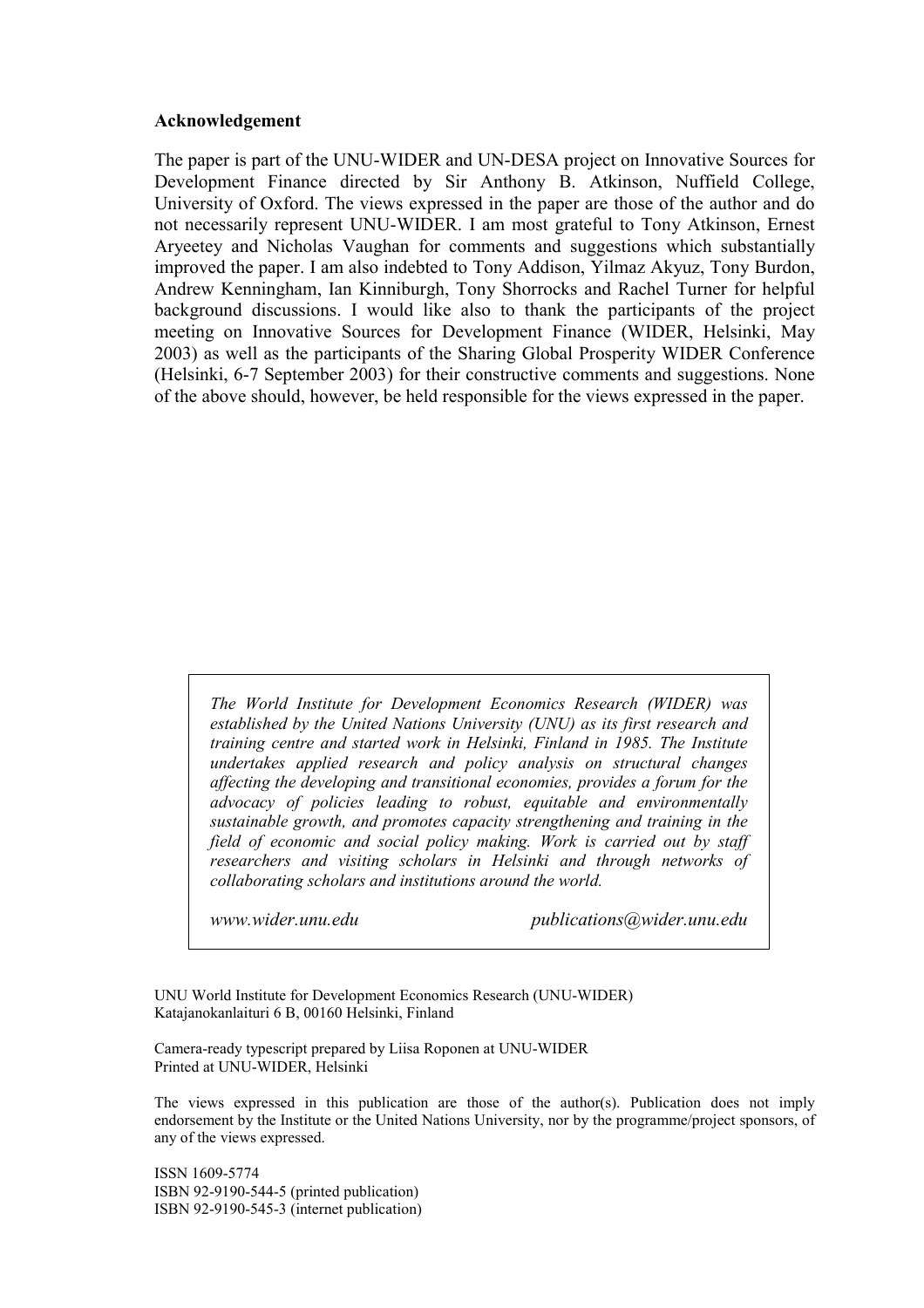# **1 Introduction**

Proposals for new institutional arrangements for official development assistance (ODA) that exploit techniques for securitization in the capital market can function as an innovative source for generating funds necessary for the achievement of MDGs. The present paper takes the proposal for an International Finance Facility (IFF), published in the UK in January 2003 jointly by the HM Treasury and the UK Department for International Development (DFID), as a concrete illustration of this type of proposals.1

The IFF proposal could be viewed as part of the 'Global New Deal: A Modern Marshall Plan for the Developing World' which was put forward by the UK Treasury last year (HMT 2002) to tackle poverty in the developing world.2

The generic features of the HM Treasury-DFID proposal on IFF are as follows:

- − A substantial increase in ODA of US\$50 billion a year today to US\$100 billion per year;
- − Making a pre-commitment, so that the promises can be 'banked';
- − Annual commitments would start from the roughly US\$15-16 billion of aggregate Monterrey and post-Monterrey additional sums pledged and would rise by 4 per cent (in real terms) per year;
- − The increase is of limited duration, timed to achieve the internationally agreed Millennium Development Goals (MDGs) by 2015;

The above generic features of the IFF scheme seem to suggest that the proposal can be analysed *either* as a net addition to existing development aid, *or* as a comparison with 'straight' ODA of the same net present value (NPV), *or* as a comparison with ODA with the same time path. In the first case, we have all the benefits of the increased flows, together with some potential problems related to absorptive capacity constraints of aid recipients. In the second case, we have the certainty of the flows with the difference being much smaller. Finally, in the third case, we have the benefit of being able to bring forward disbursements.

It is notable that the internationally agreed MDGs in Monterrey pose an important challenge to the international community, namely to increase aid flows substantially to meet the MDGs or to think of alternative ways of development financing.3 The joint HMT-DFID proposal on IFF focuses exactly on this important issue.4

2 See the HM Treasury website: www.hm-treasury.gov.uk/documents/international\_issues/global\_new\_deal .

 $1$  The scheme has the full support, at the time of writing, of the UK and France while other donors are still considering their position (Report of Pocantico Conference, New York, 29-31 May 2003).

<sup>3</sup> See Atkinson (2003a) for a detailed discussion on this.

<sup>4</sup> It is notable that the IFF is an ongoing and evolving process at the time of writing thus the present paper cannot be considered as a final assessment of the proposal since its technical details, implementation procedure and overall administration structure can change dramatically in the very near future. Indeed, HMT and DFID are currently trying to iron out the technical details of the current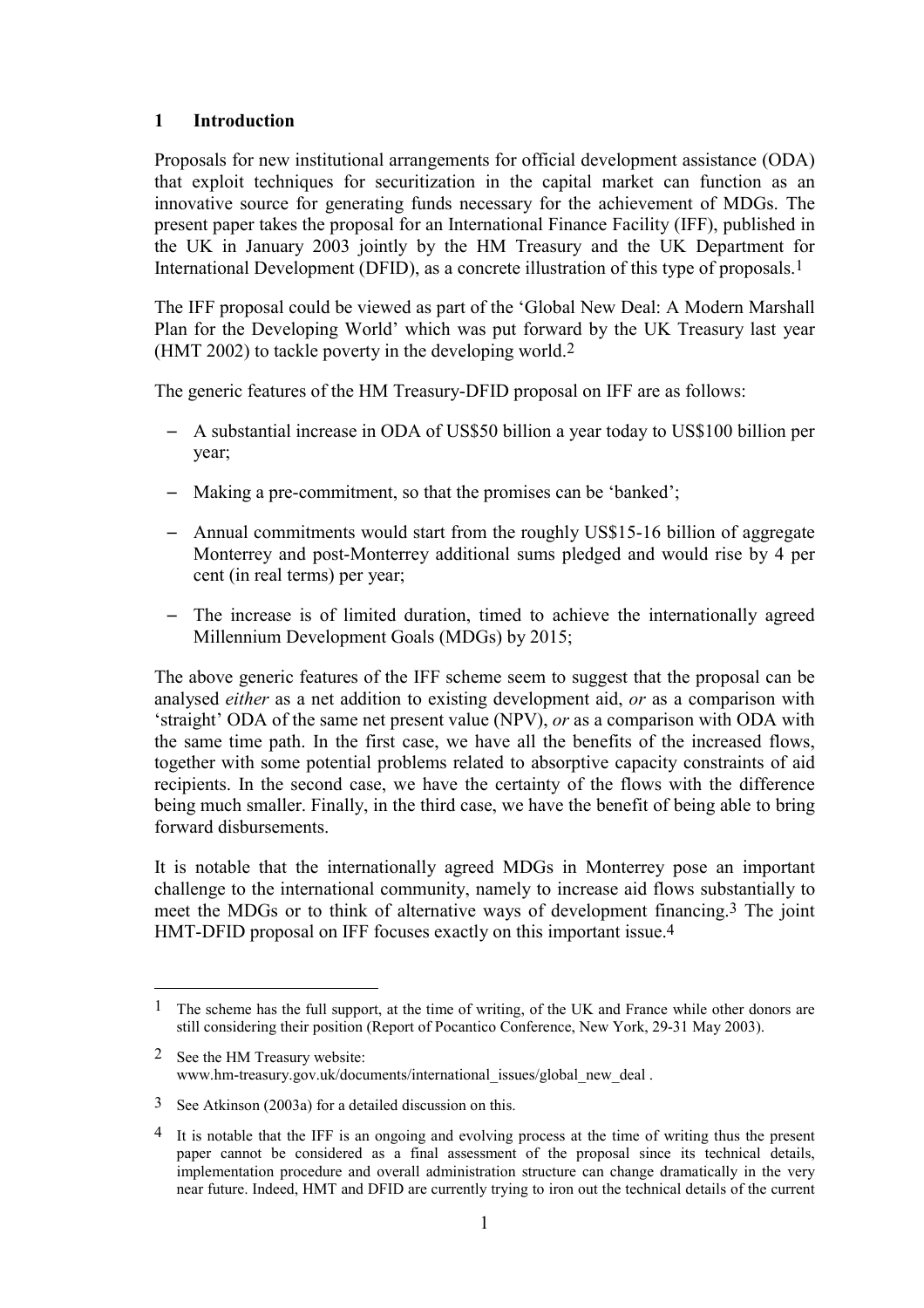In view of the significance of the above interesting and promising IFF proposal, the present paper will seek *inter alia* to contribute to the current debate on exploring innovative ways to raise funds to meet the MDGs by:

- Discussing in detail the IFF proposal, its main technical details and financial structure (section 2).
- − Elaborating administration and implementation issues, of crucial importance in the current proposal (section 3).
- − Evaluating the proposal in terms of both its potential advantages (substantial increase in aid flows, predictable and stable nature of flows over the next ten years, tried and tested principle for raising finance in international capital markets, among others) and its shortcomings (heavy reliance on political coordination among donor countries, possible absorptive capacity constraints in aid-recipient countries related to the substantial increase in aid and continuous commitment on behalf of the donor community towards the implementation of the IFF during the 30 years of its life among others), as well as suggesting ways to strengthen further the proposal (section 4).
- Summing up the key challenges for IFF (concluding section 5).

## **2 Key features and technical details of the proposed facility**5

According to the HMT-DFID proposal on IFF, the Facility is specifically designed to achieve both the additional finance and the value for money necessary to reach the MDGs. The whole idea is based on securitization structures used extensively in the capital markets, i.e. leverage in additional finance by borrowing through bonds issued in the international capital markets against long-term commitments for aid by donor countries. Along these lines, the Facility would essentially frontload long-term aid flows so that the MDGs are reached by 2015. The Facility will be structured so that the bonds it issues can achieve the highest possible ratings. This will result in a cost of leverage, which would be comparable to that achieved by existing multilateral organizations.

At the same time, it is argued that the Facility is designed so that aid effectiveness can be improved substantially by focusing aid disbursement on pro-poor priorities of IFF aid-recipient countries and also by improving the predictability and stability of longerterm aid. This, as has been recently argued, would strengthen recipients' efforts to adopt

 proposal in the aftermath of recent discussions at the G7 Meeting in Paris in February and the IMF-World Bank Spring Meetings in April 2003.

<sup>5</sup> The present section (as well as section 3) draws heavily on recent documents published by the HM<br>Treasury (HMT) and DFID on IFF (see www.hm-treasury.gov.uk/documents/ Treasury (HMT) and DFID on IFF (see www.hm-treasury.gov.uk/documents/ international issues/int gnd intfinance.cfm) as well a technical note from the HMT-DFID not in the public domain at the time of writing. It is notable that there is no other bibliography on IFF (external to the HMT-DFID) at present apart from the relevant documents published by HMT-DFID as well as press releases following the Chancellor's presentation of the Facility in recent G7 Meetings in Paris (February 2003) and Washington DC (IMF-World Bank Spring Meetings, April 2003).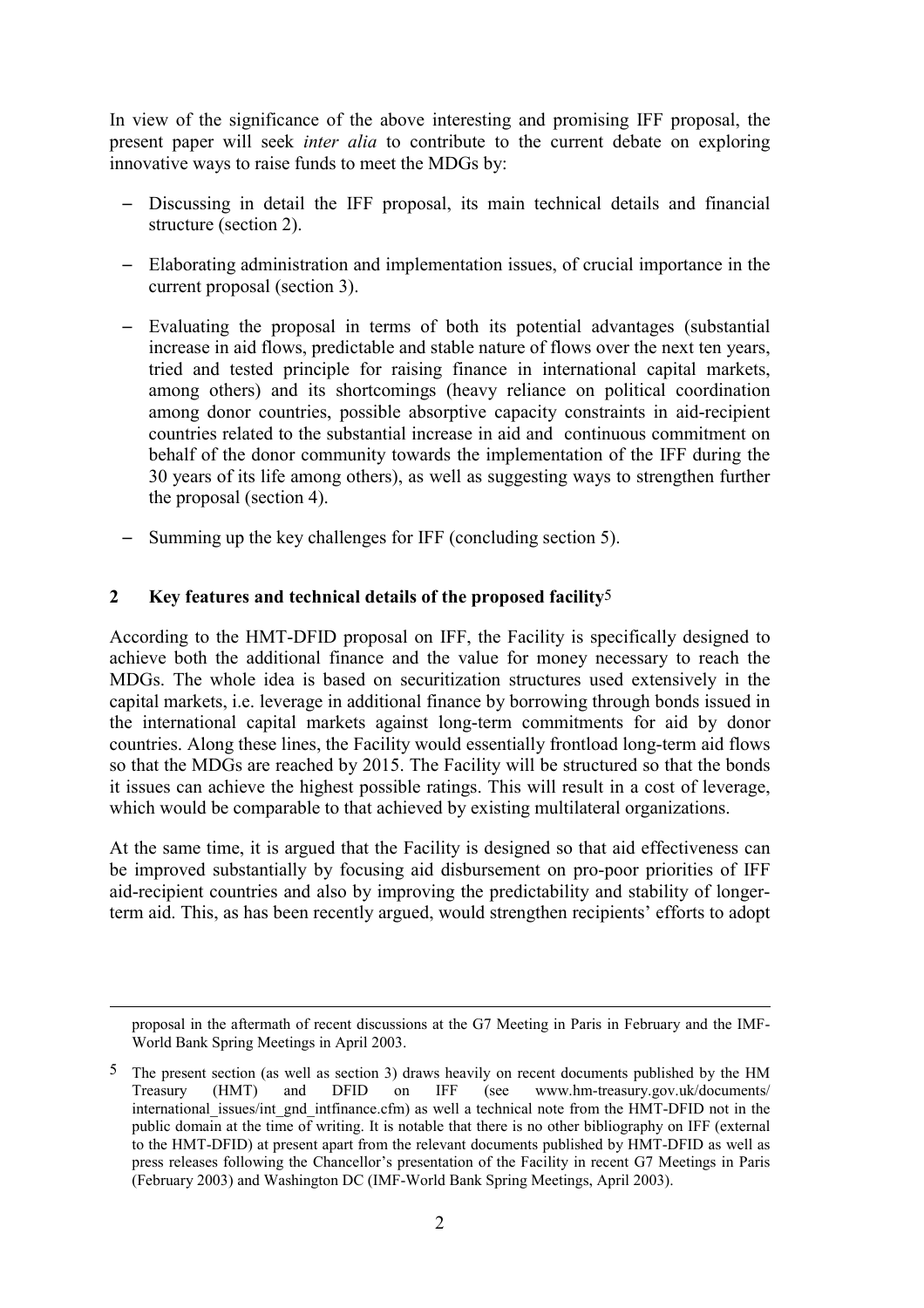policies that foster sustainable growth, create the right environment for trade and investment and ensure that the new resources are used efficiently for poverty reduction.6

The Facility would involve two main parties, the donor countries and the recipient countries. The donor countries will be the shareholders of the IFF and at the same time party to the IFF's Articles of Association; they will also make commitments to provide annual payments to the Facility. Finally, they need to agree to a set of overarching principles in relation to the effectiveness of their aid management and aid policies. On the other hand, the recipient countries, according to the IFF proposal, will be the world's poorest countries. It is notable that the relevant HMT-DFID documents on IFF are not clear at all at this stage regarding which countries will be in the final list of the world's poorest countries eligible for IFF funding; obviously the final decision/list of countries will be reached by discussion between all countries, both donor and recipient, in future meetings in which the final proposal on IFF will be discussed in detail. On this front, the IFF proposal states that countries which received financing in the last IDA replenishment could be potential IFF-recipient countries (although there is no any clear commitment in the proposal regarding this).7

It is notable that the IFF will not disburse funds directly to recipient countries. On the basis of the agreed IFF overarching principles (see relevant discussion below) it will instead provide funds for disbursement by existing bilateral and multilateral aid delivery channels, which may include the World Bank, the Global Health Fund as well as specific agencies of the government of a donor country (e.g. DFID in the UK). These agencies, both bilateral and multilateral, would be acting as agents on behalf of the IFF. They would also manage the disbursements in line with the allocation of funds agreed by the Facility.

The life of the Facility will be rather limited, in the sense that the IFF will terminate upon repayment in full of all bonds issued and other liabilities incurred by the IFF. A rough idea on how the Facility would work can be provided by the flow diagram (Figure 1).

The IFF proposal states that the Facility will be created by an international treaty among participating donor countries (the shareholders of the IFF). Issues related to the principal objectives of the IFF, its constitution and governance structure will be covered by the Articles of Association, which would be negotiated at an IFF founding conference. The overarching principles (OPs) will also be defined by the Articles of Association. The OPs will have to be met for the disbursement of all funds raised through the IFF and to which all donors would sign up. The plan is for OPs to be agreed by donor countries at the founding conference and they could include conditions such as funds raised by the Facility must be disbursed to recipients on the basis of sound aid effectiveness principles as well as the domestic policy environment and need. Although the proposal does not provide (at least at this stage) further details regarding the precise nature of the OPs, it clearly states that the funds should be (i) used for poverty reduction; (ii) not tied to contracts using specific national suppliers; (iii) provided in

<sup>6</sup> Speech given by the Chancellor of the Exchequer, Gordon Brown, at the Financing Sustainable Development, Poverty Reduction and the Private Sector Conference, London, 22 January 2003.

<sup>7</sup> In view of the fact that the IFF is designed to help achieve the MDGs, and since its niche is in grants, that would suggest the poorest countries.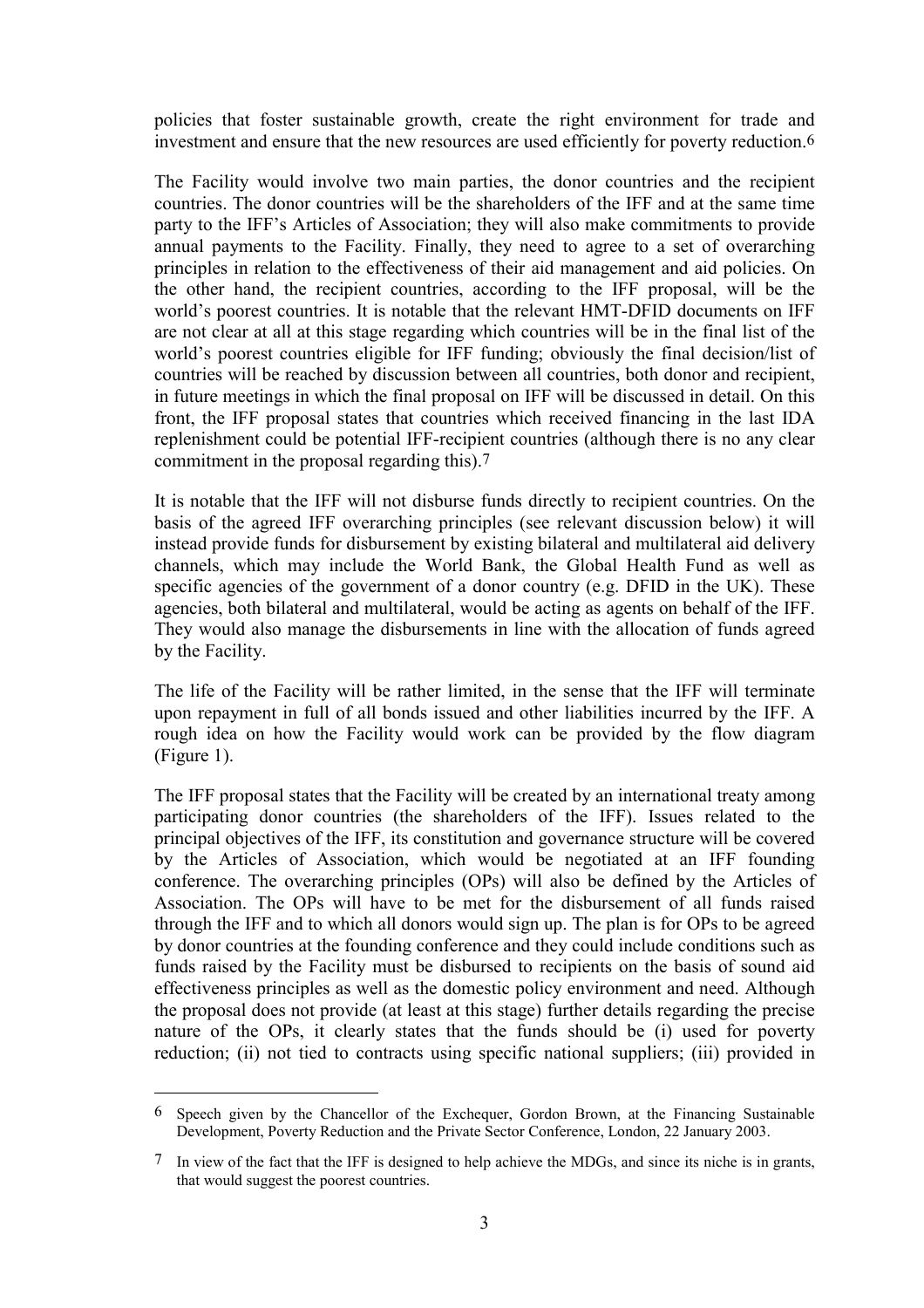multi-year programmes of at least three years duration; (iv) disbursed mainly on grant form, including debt relief, with some highly concessional loans where appropriate; and (v) targeted at low-income countries.



Figure 1 Overview of the International Finance Facility

Source: HMT-DFID 2003.



Figure 2 Stylized representation of donor commitments

Source: HMT-DFID 2003.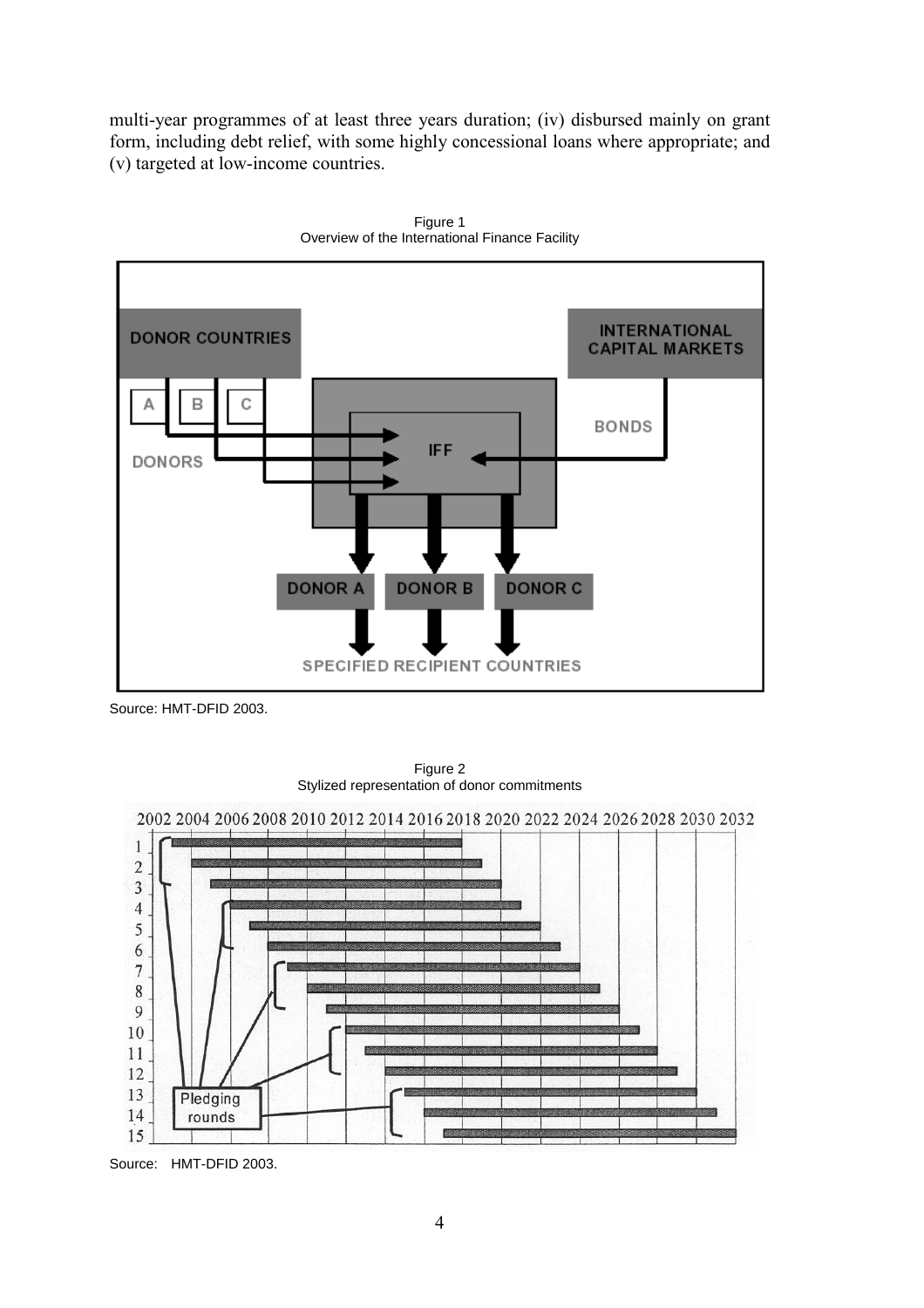The assets of the Facility will consist primarily of the donor commitments to provide streams of annual payments to the IFF. Thus, the Facility will be relying on the donor commitments to meet its obligations under the bonds. The proposal also states that the IFF's ability to service the debt under the bonds will not depend on any repayment by the recipient countries of the aid disbursed to them.8

Donors will contractually commit to provide streams of payments annually to the Facility. The plan is for each stream to comprise 15 annual payments (under discussion at the moment). To decide about these commitments donor countries should meet on a regular basis. One option is for shareholders to participate in pledging rounds on a triannual basis. Another option is that donor countries to participate in rolling annual pledging rounds. It is notable that participation in one pledging round would not commit a donor country to participate in following pledging rounds. This is a potential weakness of the proposal in the sense that the continuous commitment of the donor countries to the Facility, absolutely vital for its sustainability and success, is not guaranteed (see section 4 for further discussion).

Furthermore, donors will contractually bound to make annual payments subject to certain fundamental conditions being met by the recipient countries (called high-level financing conditions; not precisely defined at the moment). These conditions would be few according to the proposal, clearly defined in advance and capable of independent determination; a possible financing condition is that a recipient is not in protracted arrears to the IMF; defined as continuous arrears for more than six months. Note, however, that an IFF donor will not be legally bound to make its annual payments to the Facility in regard to notional amounts for a particular recipient if that recipient fails to meet the high level financing conditions.

Also, donors would be severally and not jointly liable for making their payments to the Facility and they would not have any responsibility for making good payments on which another donor country had defaulted. The IFF, on the other hand, will have the right to suspend disbursements to programmes if any donor countries are in arrears on any payments due to the Facility.

Regarding disbursements by the IFF, these will be linked to a stream of annual payments. In the case that a recipient country programme disburses over five years, then it will be financed via payments from five streams. Furthermore, it would be possible for donors to change the length of a specific stream subject to the minimum length necessary to support a bond issuance. Note also that it is not necessary that every payment profile could be considered for different streams. The IFF income will be the result of annual payments made each year by donor countries to the Facility of an amount equal to their share of each outstanding committed stream.

Figure 2 shows how donor commitments to the Facility can be made through a number of pledging rounds.

It is notable that the bonds issued by the IFF will be backed by the aggregate of all donor commitments; this will essentially provide bondholders with a direct claim against the IFF, if it fails to meet its obligations under the bonds.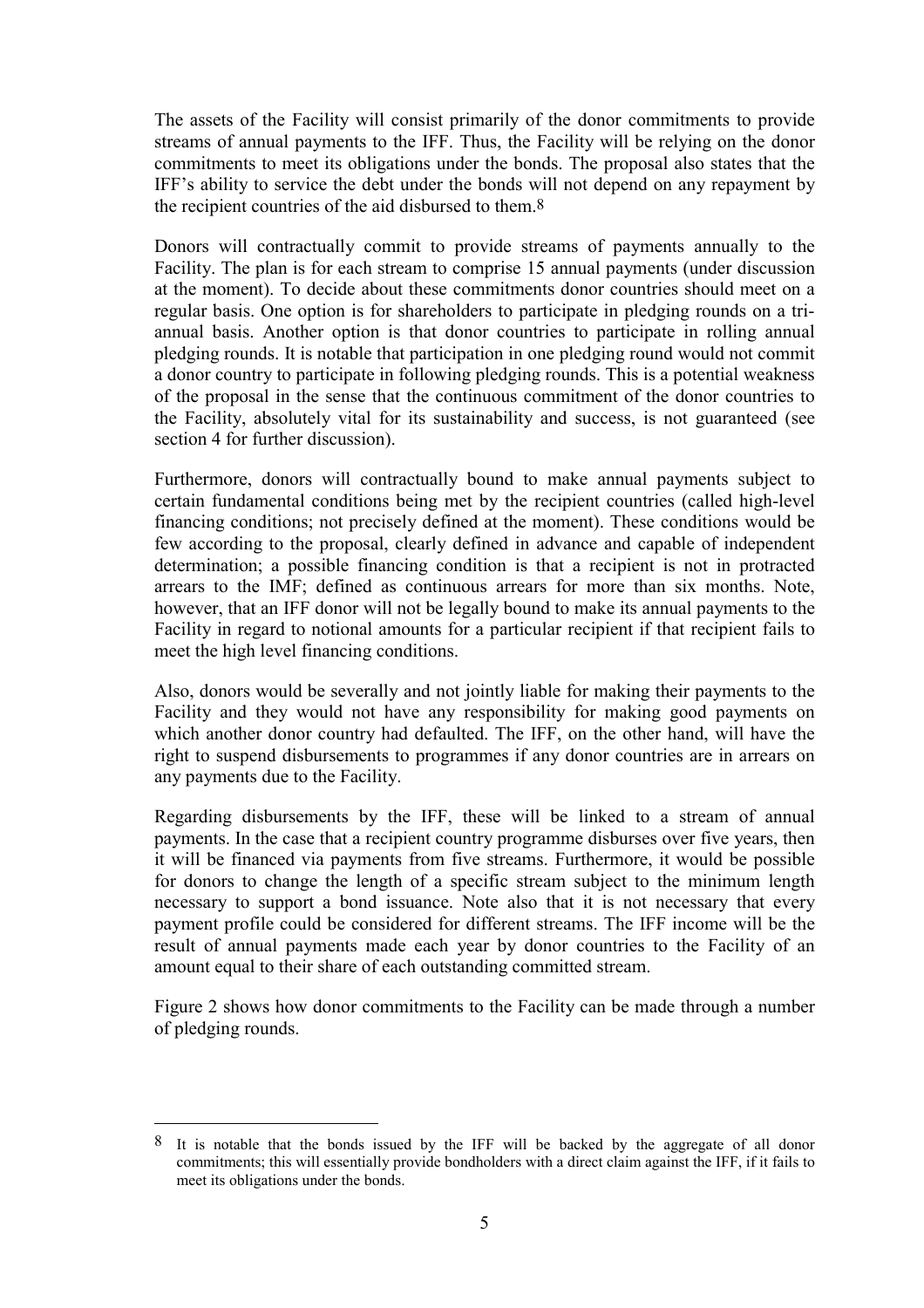

Figure 3





Source: HMT-DFID 2003



Figure 5 Illustrative example of IFF income and disbursement patterns – phased streams

Source: HMT-DFID 2003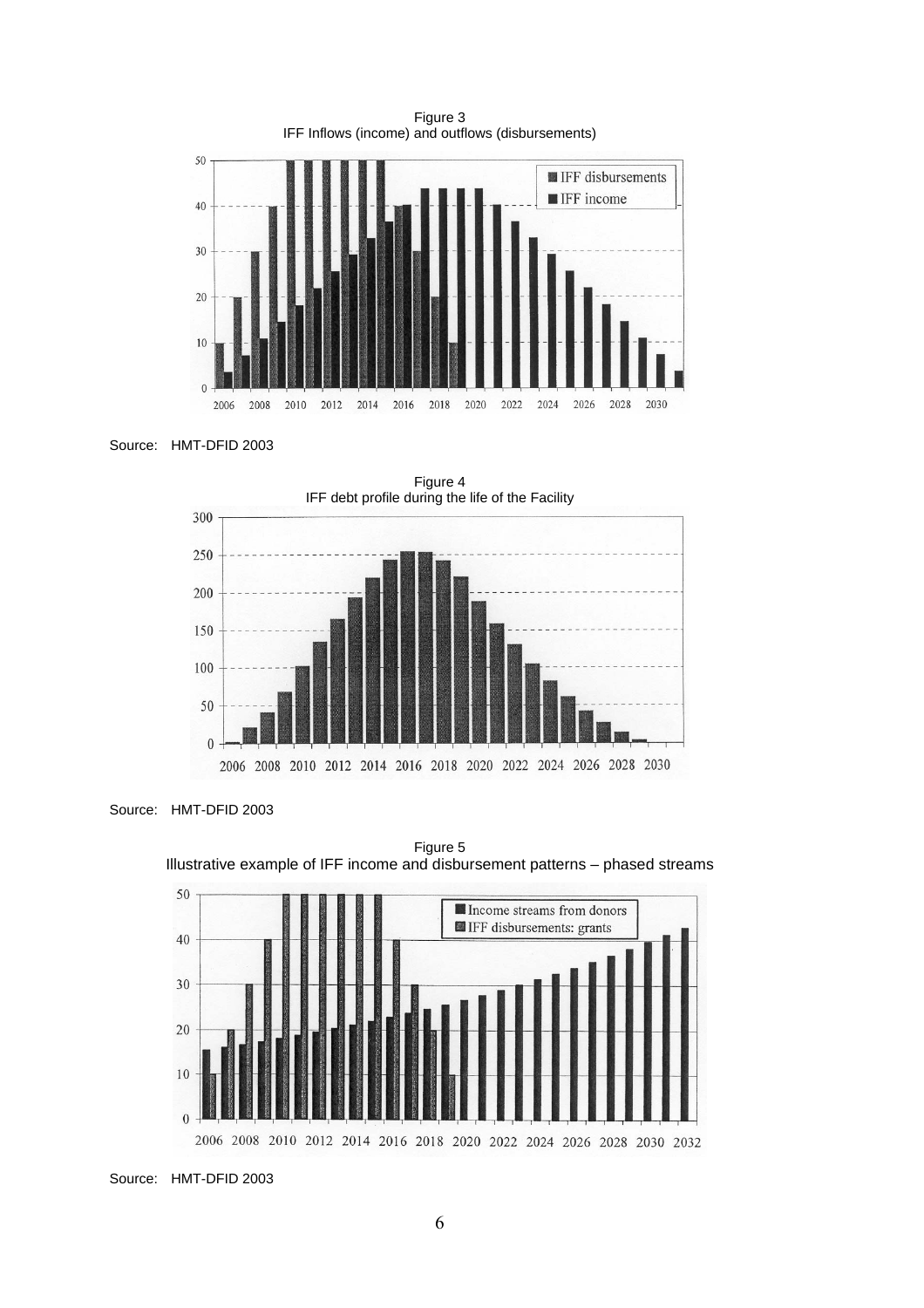The above stylized representation feeds into a broader illustrative model which assumes the following parameters:

- − 15 funding rounds, one every year;
- − a defined life-span of 30 years for the IFF;
- − disbursements of funds from the Facility increase from US\$10 billion in the first year to US\$50 billion in year 5, to remain constant for 5 years before declining to zero over the final 5 years;
- − the average cost of funds for the IFF is 5 per cent;
- − no more than 85 per cent of the net present value is raised as debt (the leverage limit; see below).

In line with the above assumptions, Figures 3 and 4 show the funds which could be raised based on annual donor commitments of US\$3.65 billion, annual distributions and the profile of IFF bonds outstanding.

The underlying assumption of the illustrative example of IFF income and disbursement in Figure 3 is that donors will commit themselves to provide constant nominal streams of annual payments to the Facility. However, it may be possible that donor commitments will be phased in a different way. It may be preferable, for instance, for donors to provide a more even spread of aggregate payments across the lifetime of the Facility, rising in line with donor income. This will result in the phased streams illustrated in Figure 5.

Turning to leverage issues of crucial importance in the proposed Facility, in order to achieve and preserve the highest possible ratings of all bonds issued by the IFF, the Facility will limit the degree to which the donor commitments may be levered. More precisely, at each disbursement the Facility will allocate a fixed proportion of the donor commitment made by a donor country in the pledging round to that disbursement. This allocation needs to take into account the prevailing cost of long-term debt for the IFF in the donor country's currency and the leverage limit.

Under the assumption that donor commitments are binding and perceived as credible by financial markets, the IFF leverage would depend on a careful assessment of the likelihood that the high-level financing conditions (see above) are met by the recipients to whom finance raised through the Facility is disbursed. In case the high-level financing condition is that recipients are not in protracted arrears to the IMF (see above) then a careful assessment of the historical data, according to internal work by HMT, could provide a sound basis for preliminary work to evaluate the possible leverage limit.

Internal work by HMT includes some examples to illustrate the above. For instance, the historical record of all IDA-eligible countries' experience in going into protracted arrears with the IMF has been considered and has been used as a basis for projections. Under the assumption that commitments by donors are evenly distributed across the 75 countries receiving funds in the IDA 13 replenishment, it was calculated that it is 99 per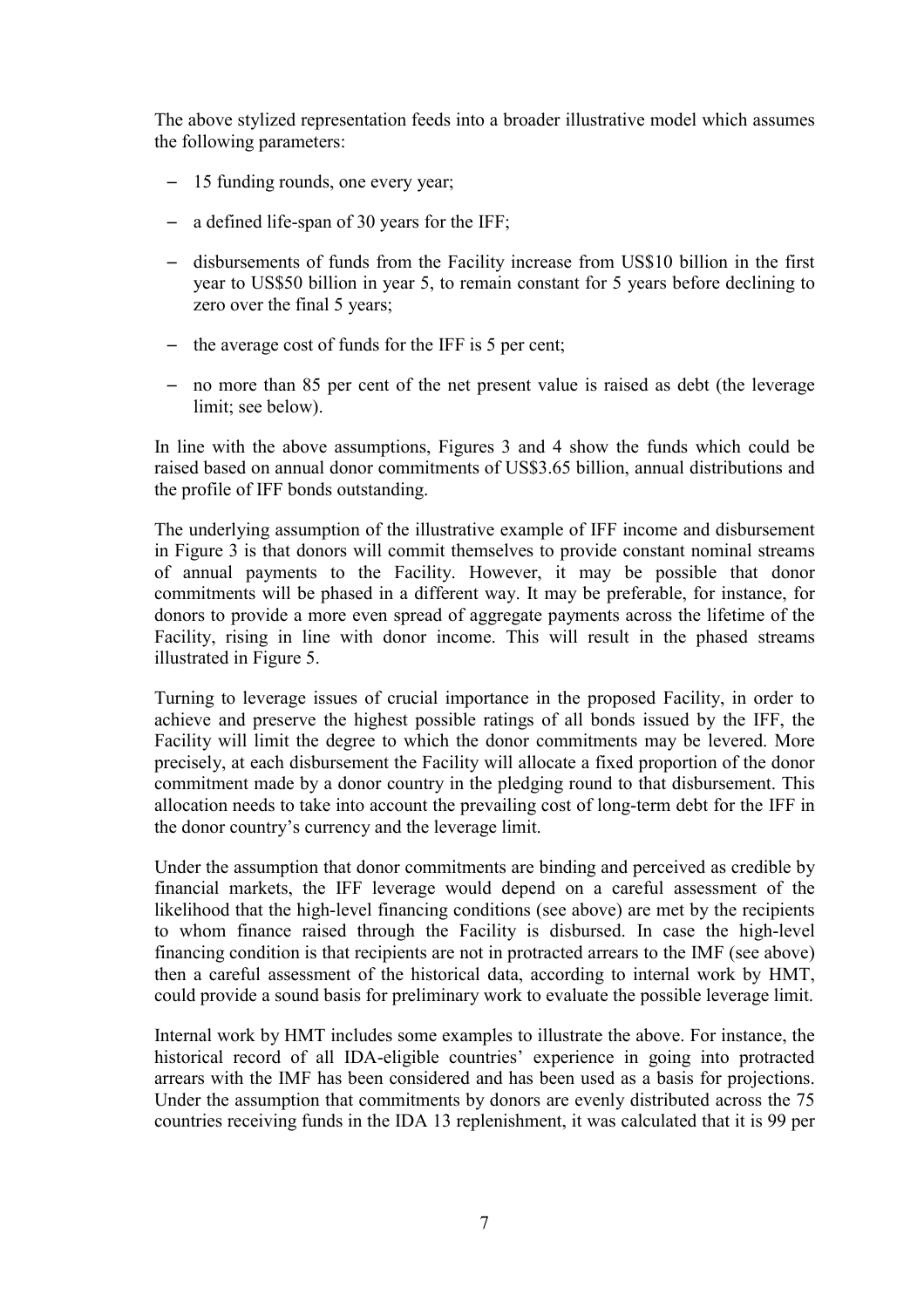cent likely that at least 87 per cent of the net present value of donor commitments would actually paid to the Facility.9

Relaxing the unrealistic assumption that donor countries are evenly distributed across the IDA countries and in line with the disbursement profile of IDA 13, the leverage limit would now need to be lower in order to achieve and maintain AAA equivalent ratings. The estimates in this case seem to suggest that it is 99 per cent likely that at least 80 per cent of the net present value of donor commitments would actually be paid to the Facility compared to 87 per cent in the previous case.10

It is also notable that although the leverage applied to donor commitments will be restricted by the leverage limit, the full value of donor commitments will be disbursed over time in the sense that a lower leverage limit would affect the volume of funds that could be disbursed in the early years of the Facility but not the cost of these funds. More precisely, as the Facility receives annual payments from donors, the value of donor commitments will rise relative to the funds disbursed. This will have two possible effects: it will either reduce the level of commitments donors would need to make for new programmes or release additional funds that may be disbursed under existing (or proposed) programmes.

A relevant issue to the above discussion of the leverage limit is the rating of bonds. The working assumption in the IFF proposal is that the Facility will operate under a leverage limit that will enable bonds issued by the Facility to secure AAA/Aaa/AAA ratings by Fitch/IBCA, Moody's and Standard & Poor's, respectively.

HMT-DFID argue that under the assumption that the Facility operates under a prudent leverage limit (in the range 80-87 per cent) and with AAA credit ratings, it is expected that the IFF's debt will be perceived by the market as of a comparable risk to the existing multilateral debt.

## **3 Administration and implementation issues**

 $\overline{a}$ 

The present section briefly discusses a possible governance structure of the IFF by drawing on an illustrative model used in internal work by the HM Treasury (work still in progress at the time of writing). Obviously, the final governance structure has to be agreed at the establishment of the IFF at the founding conference. One possible governance structure of the IFF might comprise two main committees:

<sup>9</sup> This means that if the IFF were to borrow 87 per cent of the net present value of donor commitments over the next 15years there would only be a 1 per cent chance of the IFF not having sufficient funds to repay its borrowings.

<sup>10</sup> Clearly, the larger the portfolio of commitments and the more even the distribution then the greater the leverage, all other things being equal. However, it is rather unrealistic to assume that all countries have the same probability of entering protracted arrears with the IMF. Countries receiving a high proportion of funds within the IDA 13 replenishment would tend to have a lower probability of entering protracted arrears with the IMF. Hence, while the more unequal distribution within IDA 13 would tend to lower the leverage that would be offset, to some extent, by the better creditworthiness of countries receiving an above-average proportion of funds.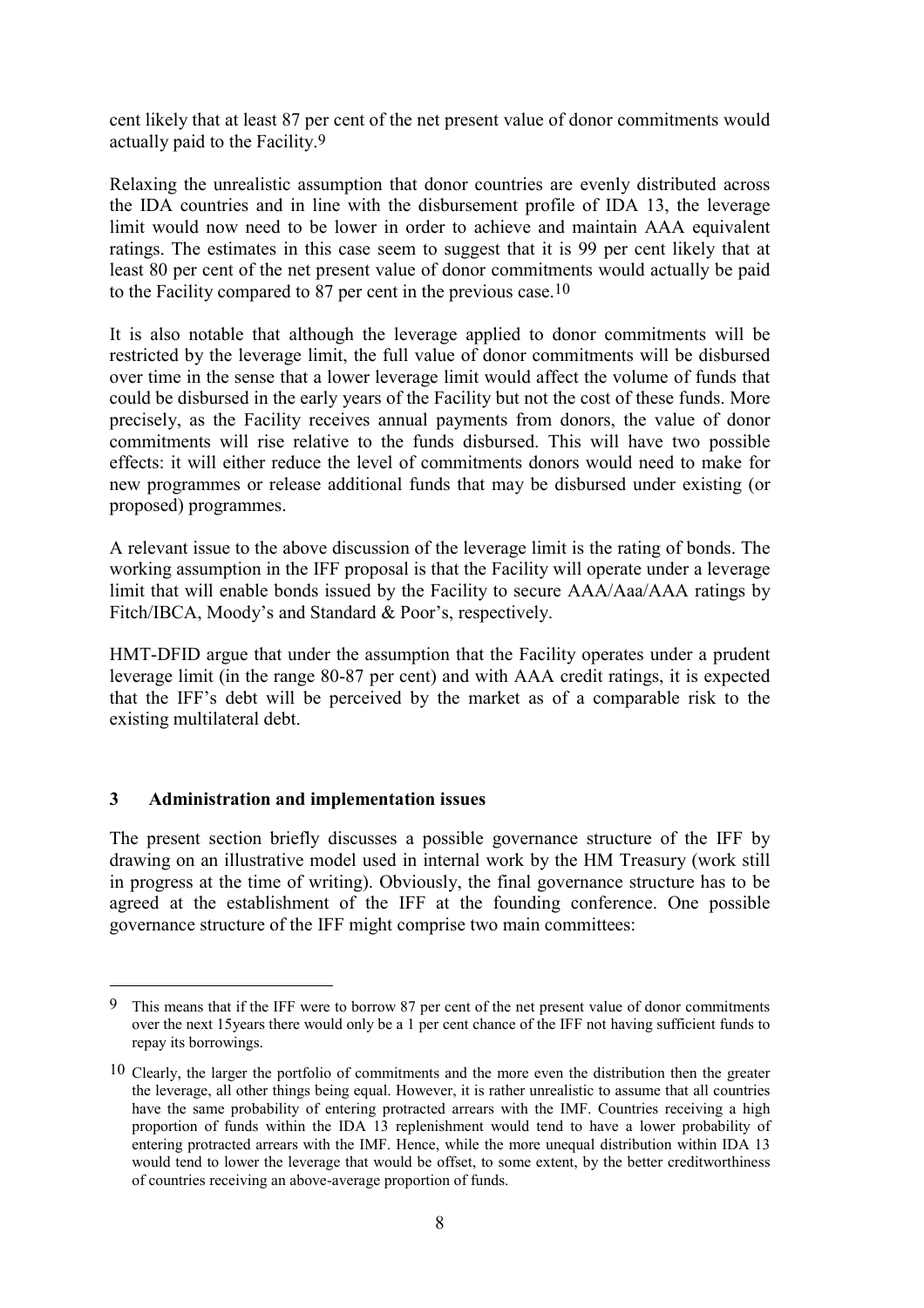- i) A shareholders' committee comprising all of the shareholders of the IFF, each appointed by a donor country; the committee would be responsible for ensuring that the facility is managed according to the Articles of Association (see section 2); the committee should meet annually to review the activities of the IFF.
- ii) A management committee, which would be appointed by the shareholders, comprising the executive directors (each one to be appointed by the shareholders) in the board of executive directors. The board of executive directors would be responsible for overseeing the overall management of the IFF. It would be also responsible for approving programmes to which the facility can disburse and ensuring a prudent borrowing strategy such that the IFF retains the highest possible credit ratings (e.g. AAA type ratings). The committee would be chaired by a chief executive who could be appointed for a fixed term by the shareholders by means of a transparent and open process (further details on this not available at the time of writing).

A small team of professional staff might also be appointed by the chief executive to carry out the treasury function of the Facility and to oversee the allocation of funds.

Regarding the voting rights of the members of the management committee, it could be suggested that these rights should reflect the level of participation of the shareholders in the IFF. This would be subject to a maximum limit in the sense that no shareholder can hold more than 49 per cent of the voting rights. In relation to the above, it might be prudent for certain matters to be subject to approval by super-majorities and/or veto by one or more shareholders (again, discussion on these issues is still ongoing and a final decision will be reached at the founding conference).

The main duties of the management committee would be to maintain the financial integrity of the Facility, which may involve *inter alia*:

- − deciding on the level of leverage to be achieved by the IFF;
- − establishing the bond issuance programme of the IFF;
- − deciding how much cash reserve the IFF will hold and how this will be managed;
- − deciding the appropriate strategy for the allocation of funds across recipient countries to achieve an acceptable spread of risk;
- − deciding how much finance will be disbursed each year.

Finally, the location of the main offices of the Facility needs to be decided at the IFF founding conference.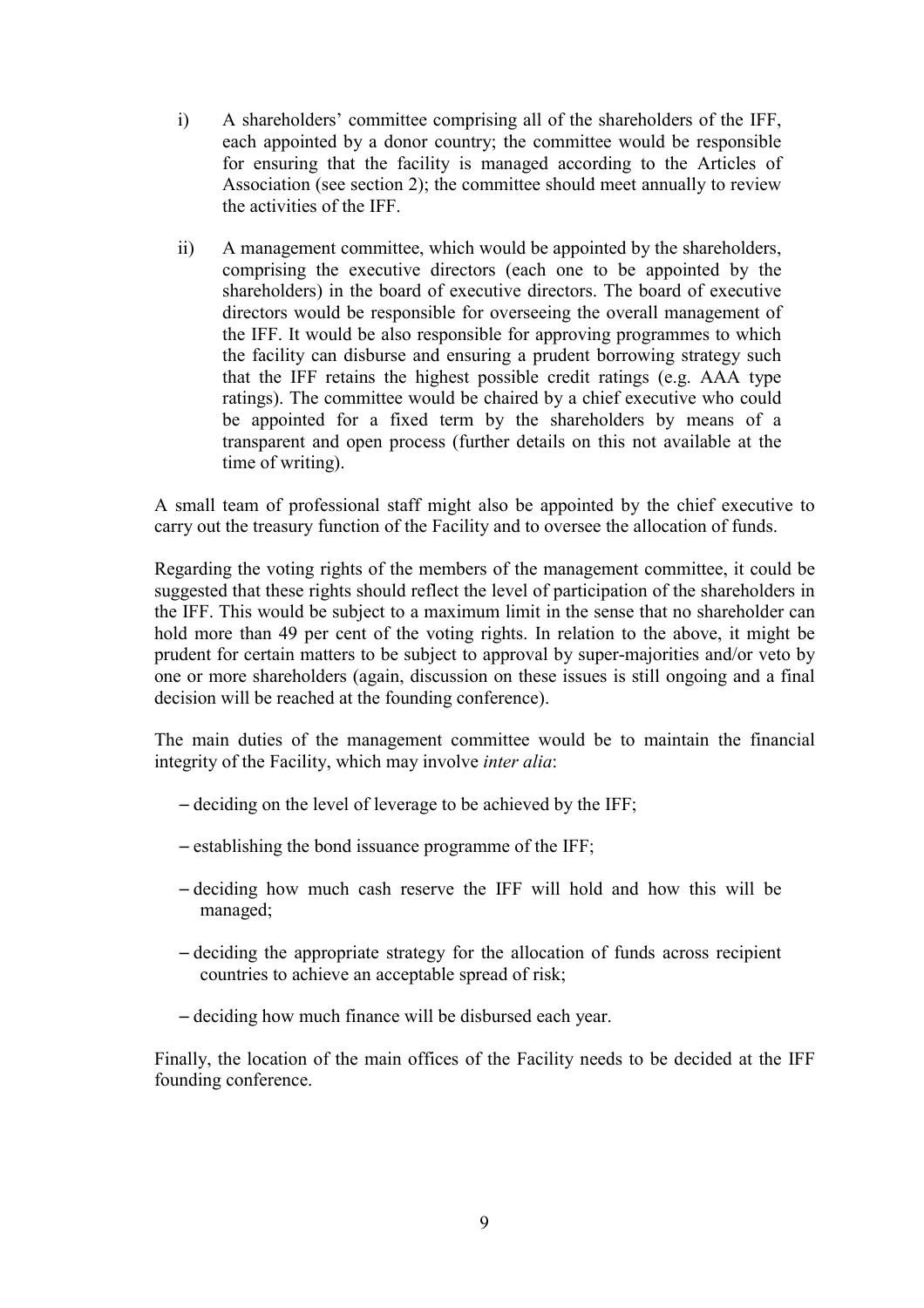## **4 Potential advantages and disadvantages of the IFF proposal**

## **4.1 Potential advantages of the IFF**

#### *Revenue-raising potential and accelerating progress regarding the MDGs*

Undoubtedly, a key advantage of the proposed Facility is its revenue-raising potential. Indeed, the revenue-raising potential of the IFF is quite substantial. The Facility could double existing ODA from US\$50 billion to US\$100 billion per year during the crucial years of 2010-2015, thus allowing the MDGs to be met.11 This is a great advantage of the proposed Facility combined with the plan to disburse grants rather than loans to the recipient countries participating in the IFF, although some concessional loans will also be disbursed where appropriate.12 In view of the above, the scheme can deploy a critical mass of aid flows as investment over the next few years (in line with the worked examples of section 2 when it will have the most impact on achieving the MDGs.

## *Predictable and stable aid*

 $\overline{a}$ 

Another major advantage of the proposed Facility is related to the nature of the aid flows which will be disbursed to the IFF-recipient countries. The proposal clearly states that the aid flows will be predictable and stable, thus minimizing the negative effects associated with unpredictable and volatile aid. Indeed, unpredictable aid imposes a serious constraint in recipient countries with regard to future public expenditure planning and causes problems related to the achievement of sound macroeconomic management.13

Distinguishing predictable from unpredictable aid flows is also relevant to the issue of aid heterogeneity which has been neglected (until very recently) by the vast literature on the impact of aid in aid-recipient countries. More precisely, until very recently existing evidence on the macroeconomic impact of aid lacked a systematic treatment of the aid disaggregation issue and of the way different types of aid affect key macroeconomic variables in aid-recipient countries. One of the main features of the vast quantitative literature of the effectiveness of development aid in recipient countries has been the employment of a single figure for aid. However, this is likely to be misleading for reaching conclusions on aid effectiveness, since we can distinguish at least four different categories of aid: project aid with a rather lengthy gestation period, programme aid that disburses rapidly as free foreign exchange, technical assistance, and food aid and other commodity aid which adds directly to consumption (Cassen 1994 and Mavrotas 2002a, b). To the above four types of foreign aid, emergency or relief aid

<sup>11</sup> This is equivalent to an average aid ratio of 0.47 per cent of GNP, a clear departure from current levels.

<sup>12</sup> This is an important comparative advantage of IFF in accelerating grant finance in view of the need to make substantial progress regarding the MDGs.

<sup>13</sup> Empirical findings of an important early study on the negative effects of unanticipated aid (Levy 1987), clearly indicate different tendencies of anticipated and unanticipated aid in 39 countries over the period 1970-80: unanticipated aid was fully consumed but more than 40 per cent of predictable aid was invested thus contributing significantly to the growth process in recipient countries.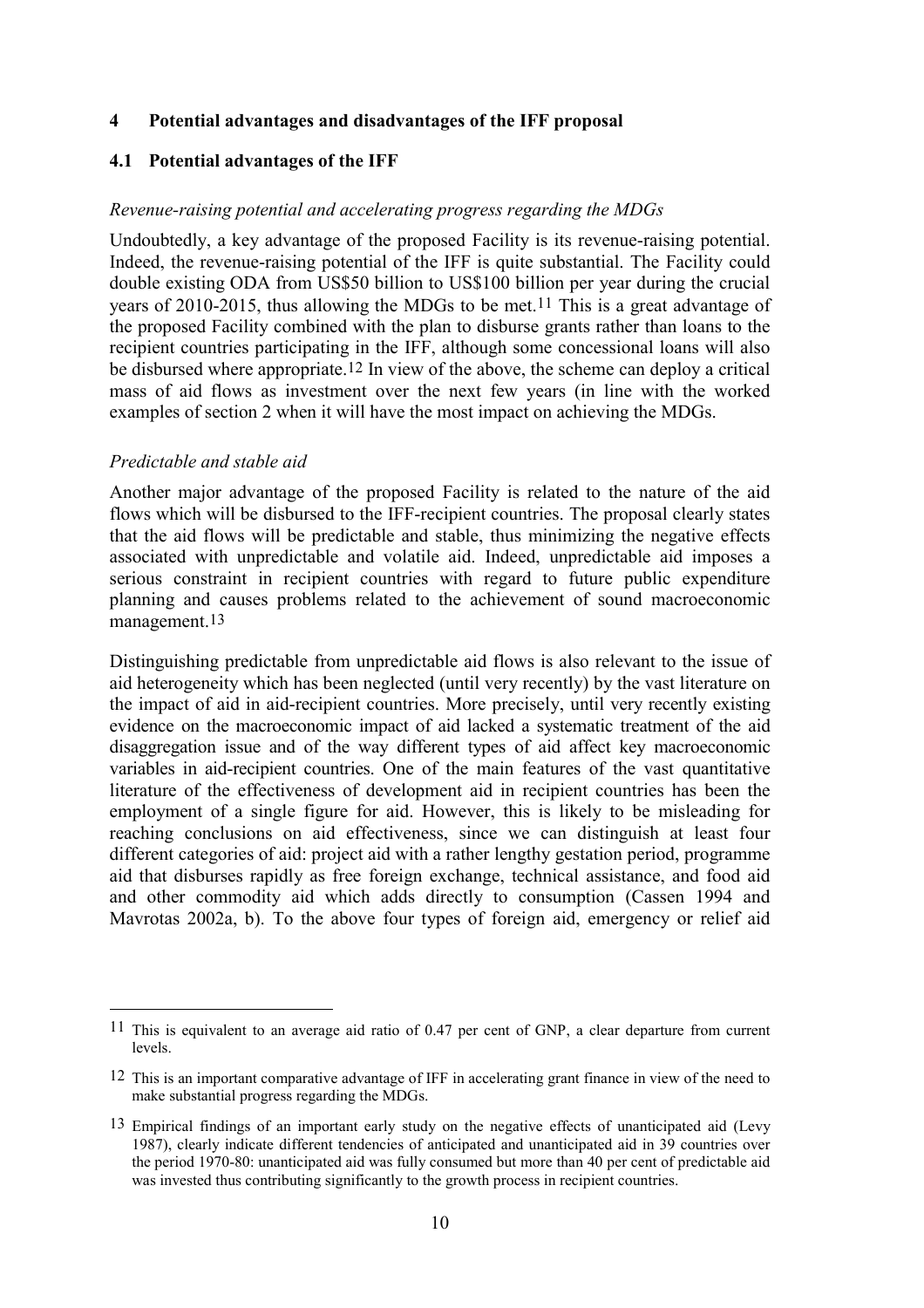could be added as a separate category, given its increasing importance in recent years (Addison 2000).14

Recent work in this promising research area seems to suggest that aid disaggregation does matter for our overall understanding of the macroeconomic impact of aid in aidrecipients (Mavrotas 2002a,b; Mavrotas and Ouattara 2003a,b; Mavrotas 2003). The relevant policy lessons for both the donor and aid-recipient communities are quite significant: understanding *how aid works*, and in particular, *how different types of aid work* is of paramount importance for designing and implementing policies aiming at improving further aid effectiveness. However, there is a clear need for further work in this promising area at the individual country, regional and global level so that important conclusions and robust policy guidelines can be derived.

## *Comparative advantage compared to other proposed funding additional to existing ODA: IFF vis-à-vis MCA*

An advantage of IFF as compared to other possible ways of increasing aid flows so that MDGs are achieved, and in particular the much discussed recently Millennium Challenge Account (MCA) of the US administration, is that the IFF does not deal with recipient countries on a bilateral basis only, as the MCA does.15 By doing so, the MCA could possibly undermine significant progress made recently in improving donor coordination (see for instance the recent Aid Harmonization Initiative on this front). As has been recently argued, 'backsliding in this area could condemn poor countries to the unhappy position of having to court myriad donors and wade through competing and conflicting regulations' (Sperling and Hart 2003: 10).

A relevant question here might be, what would happen if the rest of the donor countries, apart from the US, set up a fund (let us say the IFF) with the US going its own way (with the MCA, for instance)—the most likely outcome, indeed, in view of the recent US (but also German) opposition to the IFF proposal at the IMF-WB spring meetings in Washington DC in April 2003 (see further details later). Crowding-out issues are of relevance in this case (i.e., introducing a new revenue source may displace other sources for development funding) under the assumption that the IFF proposal would be finally accepted by some donor countries. A proper discussion of the above issue should adopt

<sup>14</sup> There are three relevant points here: (i) different types of aid operate in different ways (and with different lag-structure) in the recipient country thus resulting in different macro effects; (ii) because of different conditions regarding each in different countries (e.g. the state of aid coordination may vary among aid recipients), there is also an extra reason to expect different effects of aid in each country the *ceteris paribus* assumptions of the econometrics of aid may be disturbed by such considerations; (iii) and perhaps most importantly, aid disaggregation might not matter so much if the proportions of different types of aid were constant; if they were, there could be sense in a coefficient relating aid (measured by one number) to some aspect of effectiveness; but if the proportions are changing, as they are, and changing in different degrees for different countries, this will definitely disturb the empirical results (Mavrotas 2002a,b).

<sup>15</sup> The US administration has recently proposed the creation of a federal corporation, separate from the Agency for International Development, to administer its proposed fund by targeting a small group of 'high-performing' countries on the basis of some eligibility criteria. For a detailed discussion of MCA see Radelet (2003), Brainard *et al.* (2003) and CRS Report on MCA (2002) among others.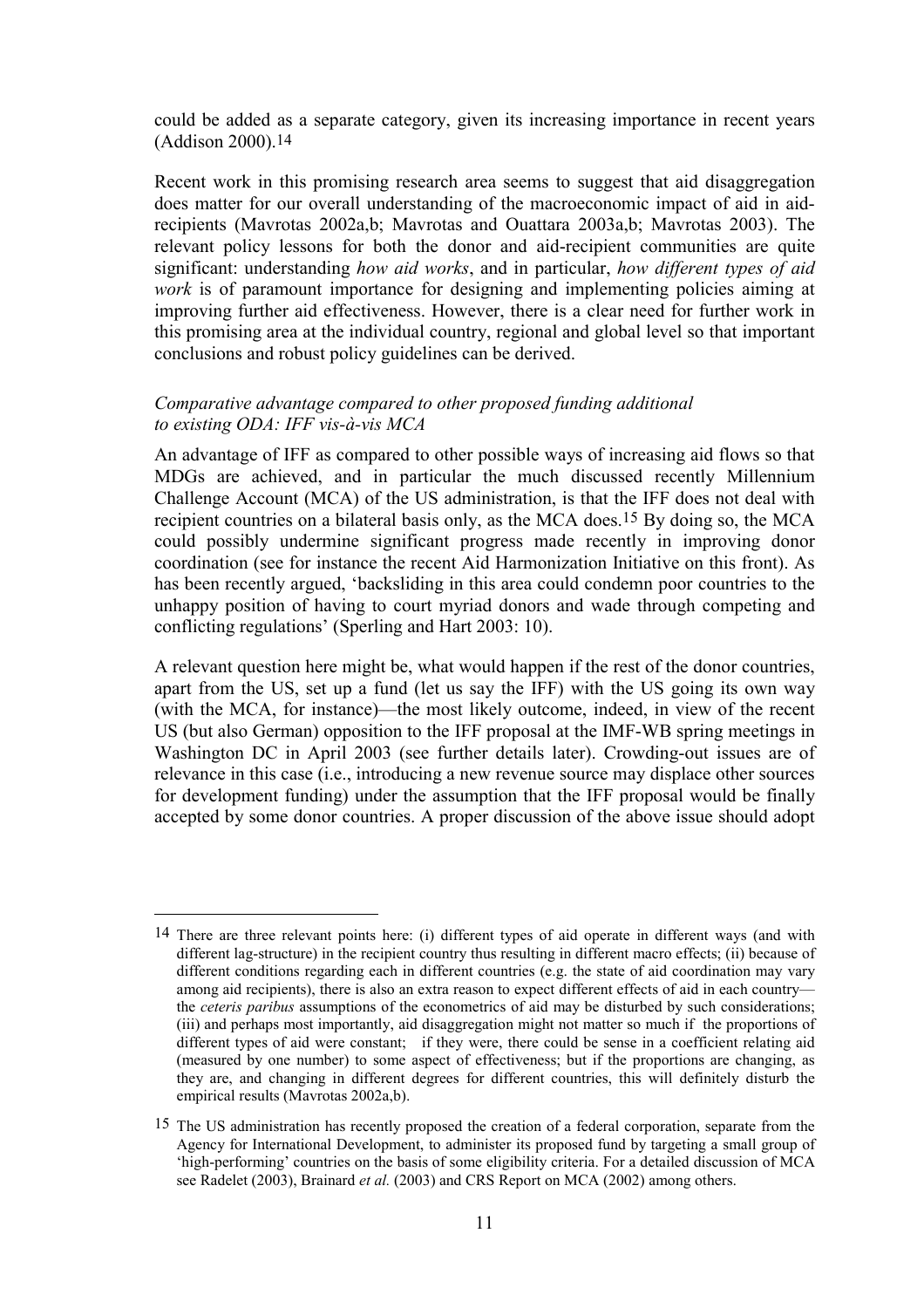a common framework to evaluate different forms of development financing including the proposed Facility (Atkinson 2003b).16

Indeed, this is also relevant to the IFF as compared to the IDA. IDA disbursed US\$5.6 billion (US\$5 in 2001 [GDF 2003]) in 2002. Recently there has been a lot of discussion regarding the restructuring of IDA with a part of its lending being in the form of grants rather than loans. The IDA-13 replenishment was approved in mid-2002 and it was agreed that between 18-21 per cent of its overall resources would be provided in the form of grants. Bearing also in mind that IDA focuses on low-income countries, the question is, what would happen if the IFF was finally set up to disburse aid (mostly in the form of grants as discussed in section 2 with a focus on low-income countries also. Most likely the countries receiving aid flows from the IFF would be the same countries receiving grants (but also loans) from IDA. This is an important issue that needs to be addressed by the IFF proposal in view of the above recent developments on IDA.17

## *IFF is based on a tried and tested principle for raising finance in international capital markets*

It could be well argued that the securitization principle for raising finance through the IFF has been tried and tested for raising finance in international capital markets, thus adding significantly to the robustness of the overall proposal. Needless to say, the overall success of the proposed Facility will also be determined by other factors, such as the number of donors participating in the Facility (as well as their importance as perceived in international capital markets) and their continuous commitment to the Facility during its 30-year life (see below for a discussion).

# **4.2 Potential disadvantages of the proposed facility and issues for further discussion**

## *Possible undesirable effects of increasing aid flows through the IFF*

Doubling aid through IFF may cause some potential undesirable effects in aid-recipient countries such as:

Absorptive capacity problems (how recipient countries can cope with high levels of aid) and diminishing marginal rates of return to increased aid;18

<sup>16</sup> Obviously, in considering the likely extent of crowding out, the specification of the counter-factual is also crucial (Atkinson 2003b).

<sup>17</sup> The reader can refer to a recent paper by Kapur (2002) on MDBs and IDA for a detailed discussion of IDA restructuring and the 'aidization' of the World Bank.

<sup>18</sup> It is notable that even if aid increases substantially by US\$50 billion a year up to 2015, as the IFF proposal predicts, this does not necessarily guarantee that the MDGs will be reached. This is also relevant to absorptive capacity issues; needless to say, this might be also the case with other types of development financing under discussion in the international community at the time of writing. There is some degree of optimism in the IFF proposal regarding this issue. It is assumed that by doubling aid flows through the Facility the targets will be met. However, we should be a little sceptical about this, in view of the lessons emerged from the voluminous literature on aid effectiveness, and particularly recent developments on this front.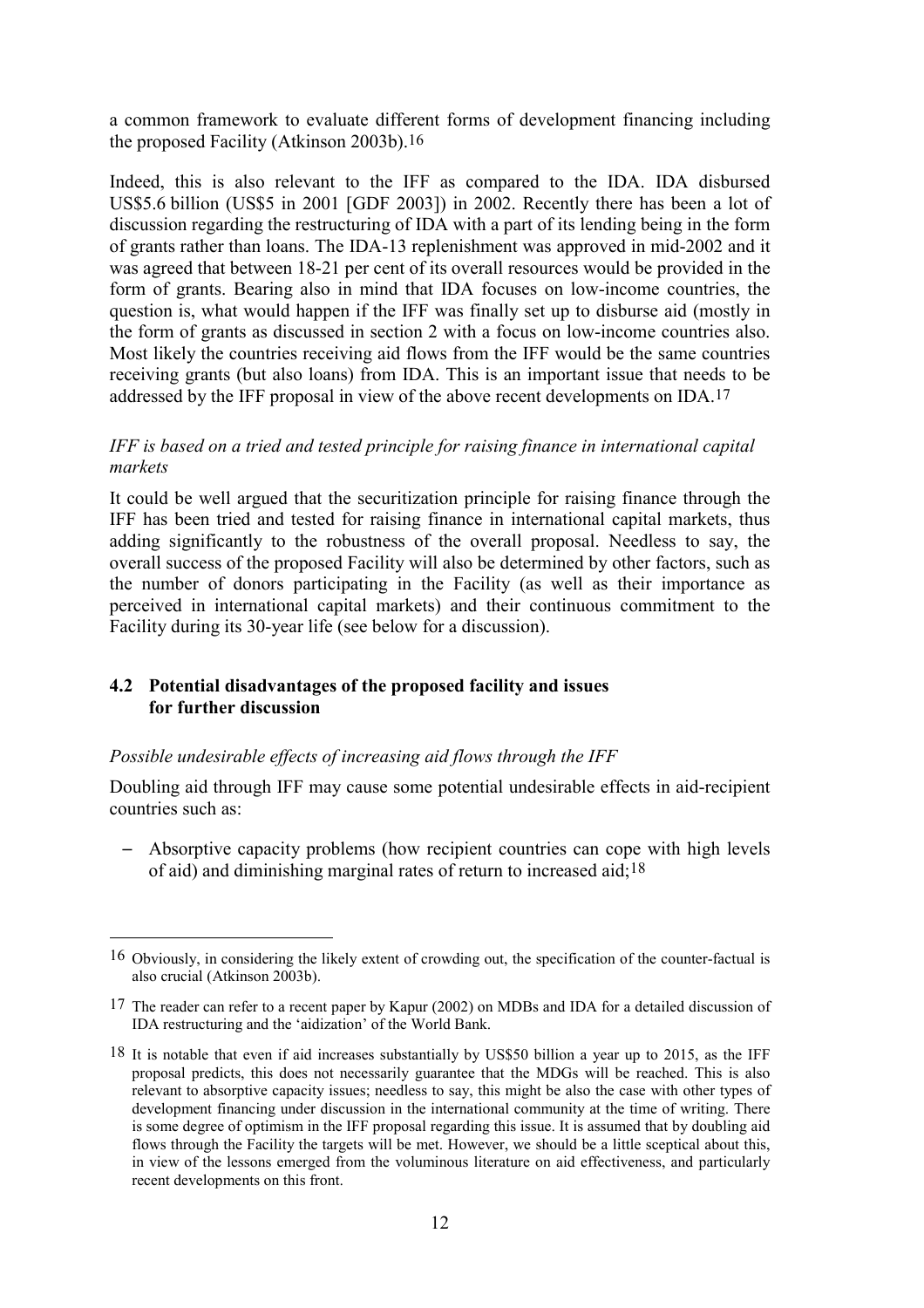- Dutch-disease type of effects (the impact of aid on relative prices in aid-recipient countries);
- − The impact of aid on the public sector in recipient countries (i.e. does aid result in reduced taxation effort in recipient countries? How aid affects the fiscal sector of the aid-recipient).19

#### *Absorptive capacity issues*

 $\overline{a}$ 

It has been recently argued that if aid donors were to meet the ODA target of 0.7 per cent of donor country GNP, aid flows would increase to about US\$175 billion, i.e. more than three times the current levels. This, obviously, would help a lot with the achievement of the MDGs, but at the same time it would pose a number of challenges for aid-recipient countries at both the micro and macro level (Heller and Gupta 2002). Although not implying an increase of aid flows equivalent to 0.7 per cent of donor country GNP, the proposed IFF is associated with a sharp increase in aid in the next decade up to 2015 which may pose crucial challenges for potential recipients of IFF flows. An important relevant issue is the possible absorptive capacity constraint in a number of aid-recipient countries.20 More precisely, doubling aid through the Facility would face diminishing marginal rates of return but this could become a serious problem at very high aid-to-GDP ratios. Doubling aid in real terms by 2005 would bring only 14 countries with a combined population of 109 million above 20 per cent aid/GNI. At the same time, it would be rather fair to say that there is no evidence that countries which receive high levels of aid have performed poorly. Some of recent success stories in Africa clearly show how large amounts of aid can yield substantial rates of return: Uganda received more than 20 per cent of aid as share of GDP in the early 1990s but managed to register high growth rates above 7 per cent, reducing at the same time poverty (mainly through the Poverty Eradication Action Fund) by 20 per cent. Mozambique, with a 50 per cent aid-to-GDP ratio in the 1990s, achieved high growth rates, reaching 12 per cent in 1998. Recipients with high aid levels (above 20 per cent of income), most of them in Africa, increased on average their per capita GDP by 1.3 per cent per year over the period 1995-2000 (GDF 2003).21 Needless to say, these trends cannot suggest a robust conclusion regarding the impact of aid on growth (and the overall effectiveness of development aid) in countries receiving huge amounts of aid since the aid-growth nexus can be affected by a number of factors which are not captured by simple correlation statistics.

On the issue of diminishing marginal rates of return related to increased aid, the HMT has recently argued that a minimum criterion for public investment, including through aid, is that the test discount rate must not be less than the rate used by the donor country for domestic spending (currently 3.5 per cent in the UK) or the social time preference

<sup>19</sup> The above issues may be also relevant to all forms of increased transfer; for example, the absorptive capacity issue, the Dutch disease problem and issues related to fiscal response could all arise if the transfer was funded by a Tobin tax.

<sup>20</sup> Absorptive capacity constraints and recipient need may be more unpredictable and uncontrollable than the steep bell-curve of rising and declining aid flows during the life of the Facility that the IFF seems to suggest. Heller and Gupta (2002) have recently argued that donors should put funds in trust today in order to finance increased aid in future when absorptive capacity allows.

<sup>21</sup> This is lower than China and India but greater than the average for all low-income countries (GDF 2003).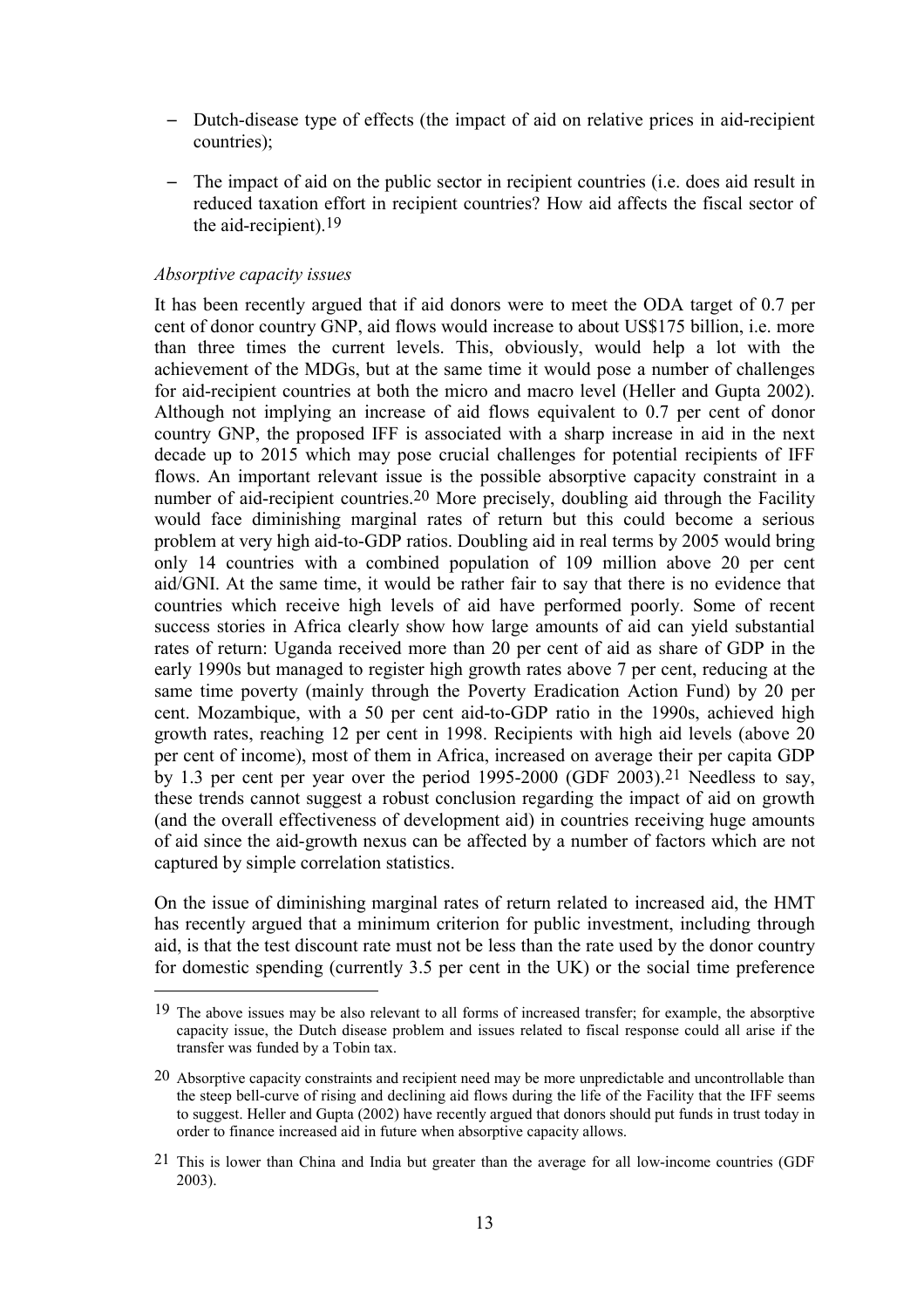rate of the recipient country, estimated at 5.8 per cent for low-income countries. IFF related assistance at average rates of return of 25 per cent would yield returns of more than three times the borrowing rate of 6 per cent, and far above test discount, and social time preference rates.

## *Dutch disease effects*

Regarding the Dutch disease type of effects, it may be well-argued that large and sustained aid flows (i.e. IFF-type flows) may cause some appreciation of the nominal and real exchange rates in recipient countries. Indeed, since most aid is provided to governments whose expenditure is mainly on non-tradables such as public services, there is clearly a likelihood of short-run Dutch disease effects. In this case aid may have two effects: a distortionary effect on price incentives and a direct positive income effect. Obviously, the final outcome will be determined by how the economy responds to the distortion. However, in case substantial aid flows are supported by appropriate economic policies in recipient countries, the net gains to higher sustained levels of aid remain strongly positive and donors should therefore continue to make these resources available to recipient countries pursuing sound macroeconomic policies on this front (DFID 2002).22

## *The impact of aid on the public sector*

A relevant issue to potential absorptive capacity problems in countries receiving large amounts of aid through the IFF concerns the impact of aid on the public sector in the aid-recipient economy. One of the key criticisms of the aid-growth literature is that it fails to recognize explicitly that aid is given primarily to governments in aid-recipient countries, and hence any impact of aid on the macroeconomy will depend on government behaviour, in particular how fiscal decisions on taxation and expenditure are effected by the presence of aid. This is exactly what motivates the so-called 'fiscal response' literature, i.e. modelling how the impact of aid is mediated by public sector behaviour.23 The analysis of fiscal response is also important because it helps to open one of the many 'black boxes' of the aid-growth nexus (McGillivray and Morrissey 2000; Mavrotas 2002a; Mavrotas and Ouattara 2003a). Long ago it was argued that aid, *inter alia*, may have a negative effect on recipient economies since recipient-country governments often use aid money to increase government consumption rather than direct aid flows towards developmental government investment (Griffin 1970). These potential negative effects of foreign aid could be viewed further within the context of the fungibility literature; the impact of aid on fiscal variables in the recipient economy and the related issue of aid fungibility have been the subject of a booming empirical literature in recent years. The 'fiscal response' literature, however, is not conclusive as far as the overall impact of aid on the fiscal sector of recipient countries is concerned.24

<sup>22</sup> Potential Dutch disease effects of increased aid flows are also related to the classical 'resource transfer problem' that has been discussed extensively in the trade literature. In the case of IFF, since the pattern of transfers is advanced, the terms of trade effect may become more conspicuous relative to a smoother time path; this may not necessarily outweigh the advantages of earlier disbursement, however, it needs to be put into balance (Atkinson 2003b).

<sup>23</sup> The term is attributed to White (1992).

<sup>24</sup> See McGillivray and Morrissey (2000), McGillivray (2000), Mavrotas (2002a) and Mavrotas and Ouattara (2003b) for a detailed discussion of the relevant literature.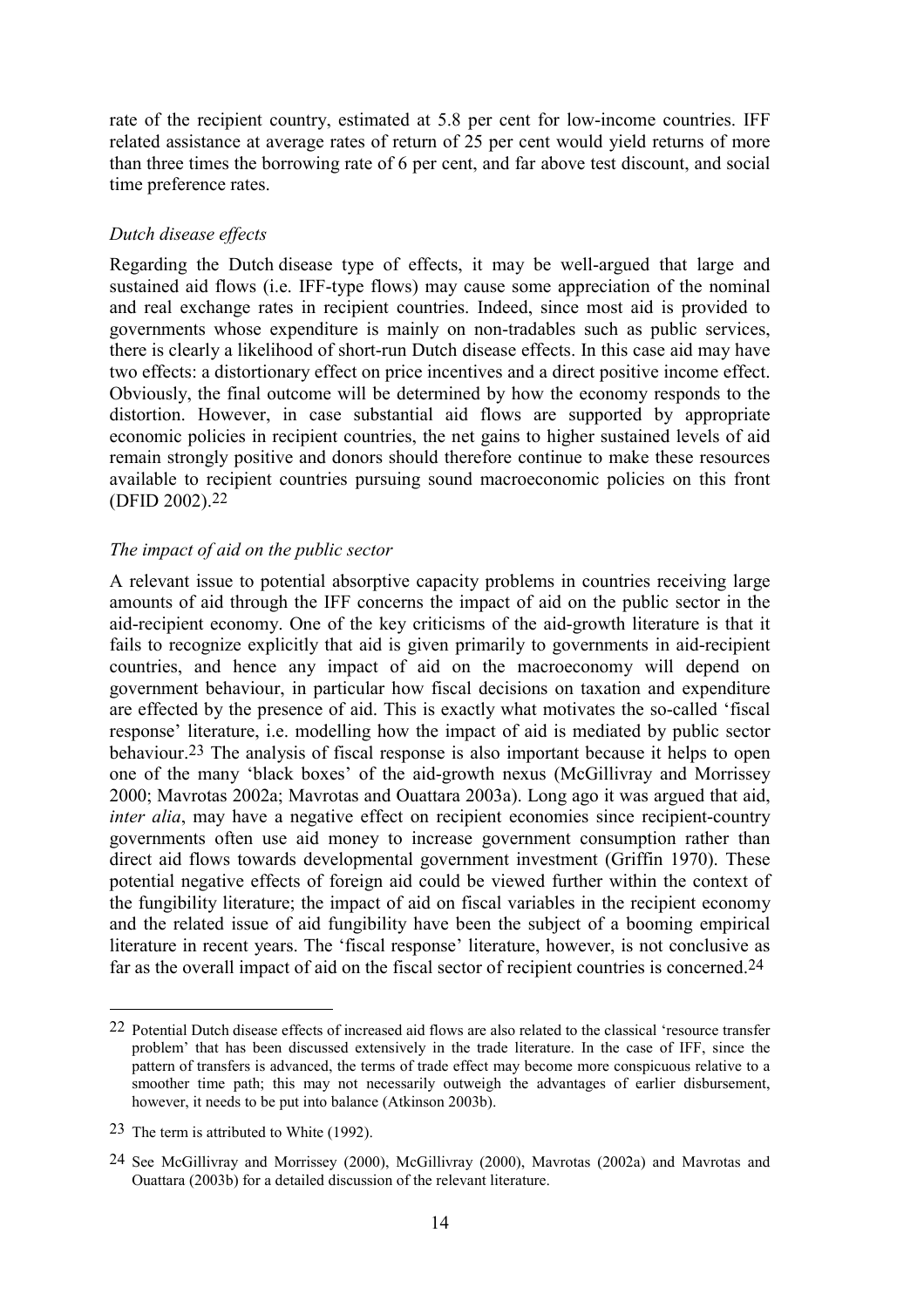#### *Issues related to donor coordination and commitment: the key-challenge*

A very relevant issue to the overall success of proposals like the IFF is donor coordination: improving donor coordination (as well as maintaining it throughout the life of the Facility) is absolutely vital for the successful completion of the IFF. This is one of the disadvantages of the proposal, namely its heavy reliance on political coordination among donor countries which will finally participate in the Facility. At the same time, the underlying assumption in the IFF proposal is that there will be continuous commitment on behalf of the donor community towards the implementation of the IFF during the 30 years of its life. This, to our view, is rather optimistic since in a dynamic and uncertain world, this type of commitments are rather difficult to guarantee.

## *The conditions to be attached to the outflows from the Facility would be politically difficult to be agreed by all donors participating in the IFF*

The conditions related to the IFF (see the discussion on OPs in section 2) will be rather difficult to be agreed among donors and multilateral agencies participating in the Facility. Since the delivery channels of the IFF will be various (including multilateral agencies and bilateral channels), there is no guarantee that the conditions to be met by the recipients will necessarily be the same in all cases. Indeed, there are plenty of reasons to argue the opposite, in view of the lack of a consensus among donors on issues related to the role of conditionality in development aid in the past. This may also undermine one of the main advantages of the current IFF proposal, namely channelling predictable and stable flows to low-income countries thus allowing them to adopt pro-poor growth strategies. If we assume that there will be no widespread agreement regarding the OPs among donors participating in the IFF but that instead different conditions are adopted by different donors, this might possibly make the disbursements less predictable and stable thus affecting the achievement of MDGs. Having said this, possibly the right route for the IFF to take at this stage is to link the whole effort with recent initiatives on the aid harmonization front 25

## *Would the IFF be large enough (in terms of donor participation) to be able to deliver what is being proposed?*

Obviously the issue (and the main challenge for the proposed Facility) is really whether enough donor governments will commit enough money to get the Facility working to the right scale (*Financial Times* 2003a). This clearly emphasizes that the biggest task of the implementation of the IFF proposal is mainly political. The proposal does not discuss details regarding possible donor participation in the Facility in terms of the 'right' number and/or size needed to raise US\$50 billion a year until 2015. However, this is a crucial factor which will eventually determine the future of this promising proposal. In case the HMT-DFID manage to convince a substantial number of donors to go ahead with the proposed Facility, even without the US as an IFF donor country (in view of the recent developments related to the MCA, see above), the Facility may be in a position to deliver what it is promising at the moment. In the opposite case, the prospects for the Facility would be rather bleak.

<sup>25</sup> See the High-Level Aid Harmonization Meeting in Rome, April 2003.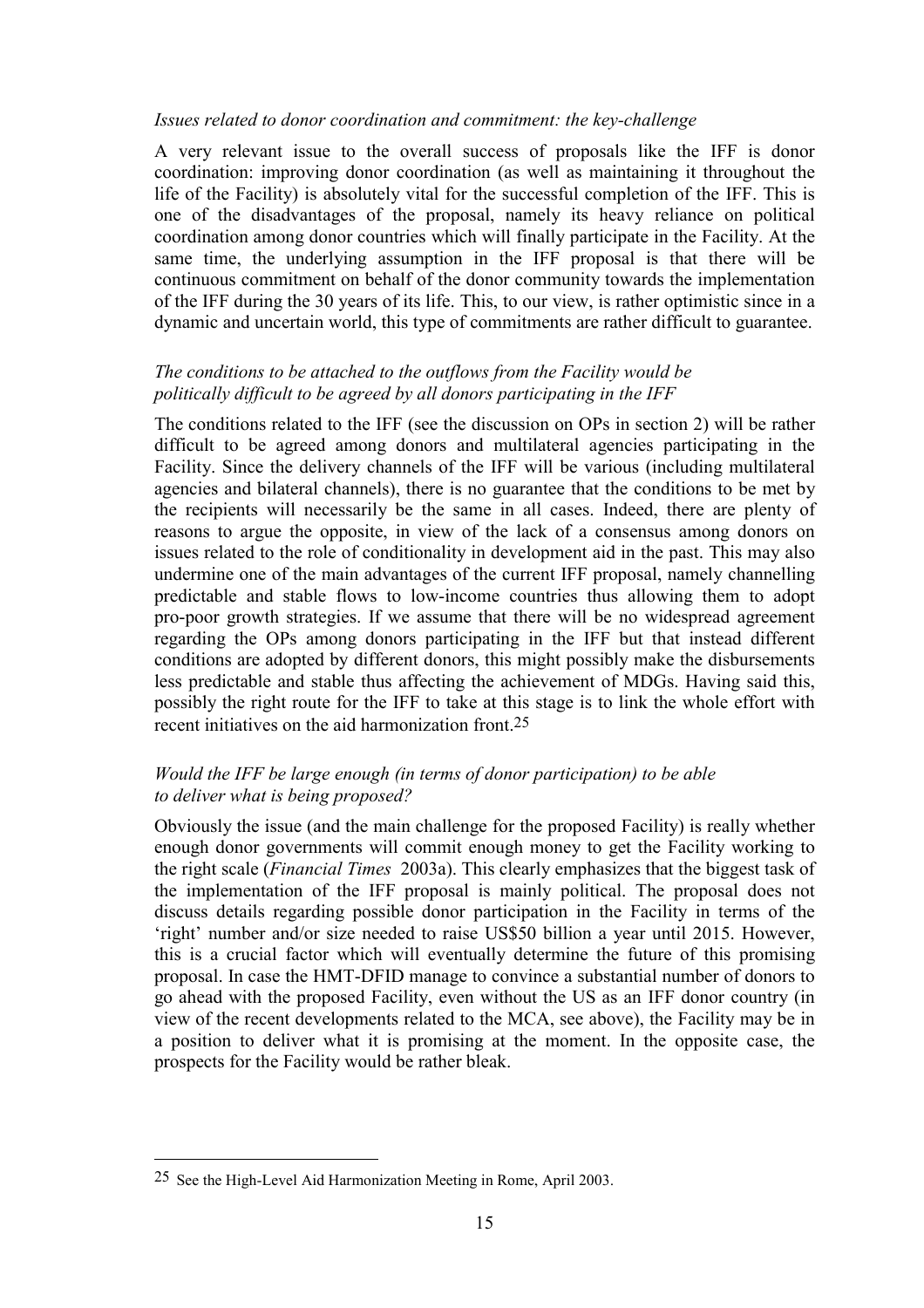## *How would the IFF be treated in the national accounts of donor governments?: Implications for debt/GDP ratios*

Another potential disadvantage of the proposed Facility is related to the way it may be treated in the national accounts of the donor countries participating in the Facility. It may be well argued here that the future commitments of donor countries to the Facility will be registered as government liability in the national accounts of the donor countries resulting in higher debt-to-GDP ratios in these countries. This would make the Facility rather unattractive to those donor countries wishing to reduce their debt-to-GDP ratios.

Regarding the above issue, the HMT-DFID argues in the revised proposal (work still in progress) that the IFF is expected to be classified as an international organization (under Eurostat guidelines) in the rest of the world sector in national accounts and therefore to be outside the general government sector in individual countries' national accounts. Along these lines, the proposal goes further by arguing that the Facility will be 'owned' by the several donor governments but will be responsible for its own debt servicing i.e. bondholders will have no call on donor governments participating in the Facility. HMT-DFID also argue that donor countries will need to consider whether under their own accounting conventions the funds raised through the securitization process would be classified as IFF borrowing and not as borrowing by the individual donor governments.26

Under the assumption that the IFF will be classified in this manner, there is no potential disadvantage from the Facility regarding its treatment in the national accounts of the donor governments participating in the Facility. However, as the proponents of the Facility also admit, this would crucially depend on two factors, namely (i) the nature of the donor commitments and (ii) the IFF's decisionmaking process for allocating funds for disbursement (to be agreed at the proposed founding conference).

## *The IFF may imply a significant change in organizational terms since it would involve a new international treaty and possibly substantial organizational costs*

It could well be argued that a new scheme, along the lines of the proposed IFF, implies a significant change in organizational terms since it would involve a new international treaty as well as potentially substantial organizational costs as compared to the existing institutions. One might even go further by arguing that it is rather unclear what advantage the new Facility would provide as compared to existing institutional structures. Along these lines, one might possibly wonder whether increasing the callable capital of the existing MDBs could achieve similar results.

However, distinguishing between grants and non-concessional loans is crucial in dealing with the above issue. In the case of non-concessional loans (which is not the focus of the proposed Facility) the most efficient means would probably be an increase in the callable capital of the existing MDBs. This would not be the case if we considered grants (and concessional loans) as in the case of IFF, since the IFF would be a more efficient way to finance grants and concessional loans as compared to the callable capital structure of the MDBs. For example, IDA cannot borrow in the

<sup>26</sup> In the former case, it is argued that the Facility's disbursement of those funds would be recorded as IFF expenditure rather than expenditure by the donor governments and government expenditure would be recorded when donor governments make their actual payments to the Facility.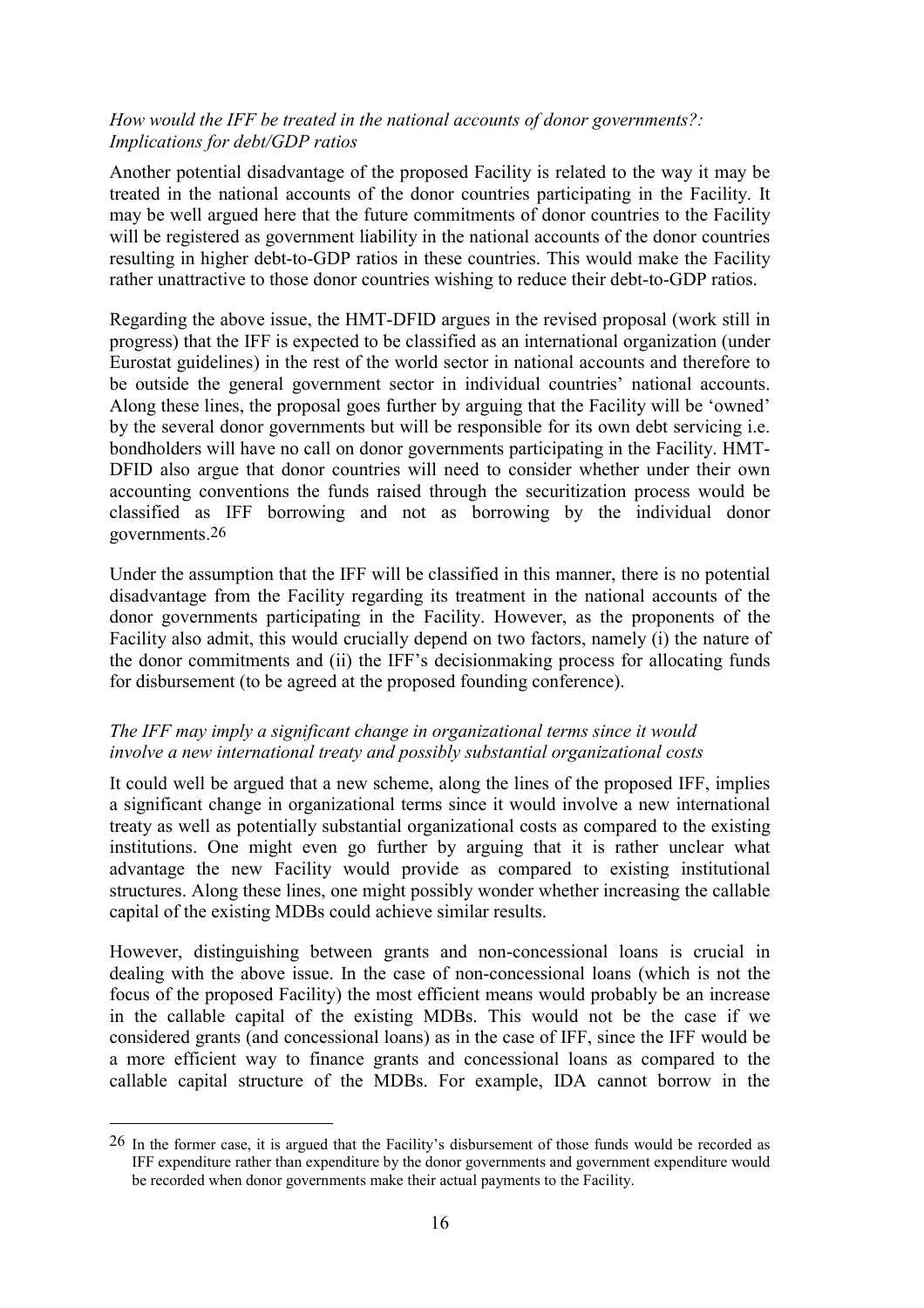international capital markets and the IBRD may not give grants. In the latter case, internal work by the HMT seems to suggest that if the World Bank itself were to finance loans on IDA-type concessional terms through market borrowing, and wanted to maintain its status as a stand-alone financial institution (without any donor subsidy), it would require an increase in capital at least equal to the grant element of the loan and probably significantly more, reflecting credit risk; this would result in a leverage which would be very low. Thus, it would be rather fair to conclude that increasing the callable capital of the existing MDBs would be unable to accelerate grant finance the way the IFF does.

## *Could the additionality of the money committed through the IFF be guaranteed?*

Finally, an important issue is related to the additionality element of the proposed Facility regarding existing ODA flows from donor countries. It would be difficult (if not impossible) to guarantee that the money committed through the IFF would be additional to ODA flows. Regarding this, it could be possibly argued that even if contributions are not entirely additional the IFF process will bind them in and give them leverage. This is clearly an issue that needs further discussion and elaboration in forthcoming G-7 meetings.

## **5 Concluding remarks**

 $\overline{a}$ 

In a globalized world we need solutions of a global scale to deal with important global issues (such as the MDGs). In view of this, a proposal to set up an International Finance Facility should, in principle, be welcomed by the international community. In the present paper we discussed in detail the International Finance Facility, the joint HM Treasury–DFID proposal to increase development aid substantially so that the Millennium Development Goals are achieved by 2015. The main conclusion of the paper is that the proposed IFF is a promising and forward-looking proposal. In view of the substantial increase in fresh, predictable and stable aid, it is envisaging as well as its robust financial structure.

However, there are a number of concerns about some potential shortcomings of the proposal, namely its underlying assumptions about continuous commitment on behalf of the donor community towards the implementation of the IFF during the 30 years of its life, and most importantly its heavy reliance on political coordination among donor countries participating in the proposed Facility. Achieving its huge political task as well as relaxing the crucial constraints regarding the successful implementation of this innovative proposal would be the main future challenge of the IFF.27

Furthermore, the discussion of potential disadvantages of the proposed Facility, particularly those related to donor coordination and continuous commitment of the donor community during the life of the Facility to contribute to the IFF, in line with the Articles of Association, clearly suggests the need for future research to discuss in-depth political economy aspects of sources of development finance, including the IFF, since 'the political economy of different proposals is an important part of the story, requiring

<sup>27</sup> As has been correctly argued recently, 'unless there is the commitment to implement the IFF, the Facility will remain just a proposal' (*Financial Times*, 21 February 2003a).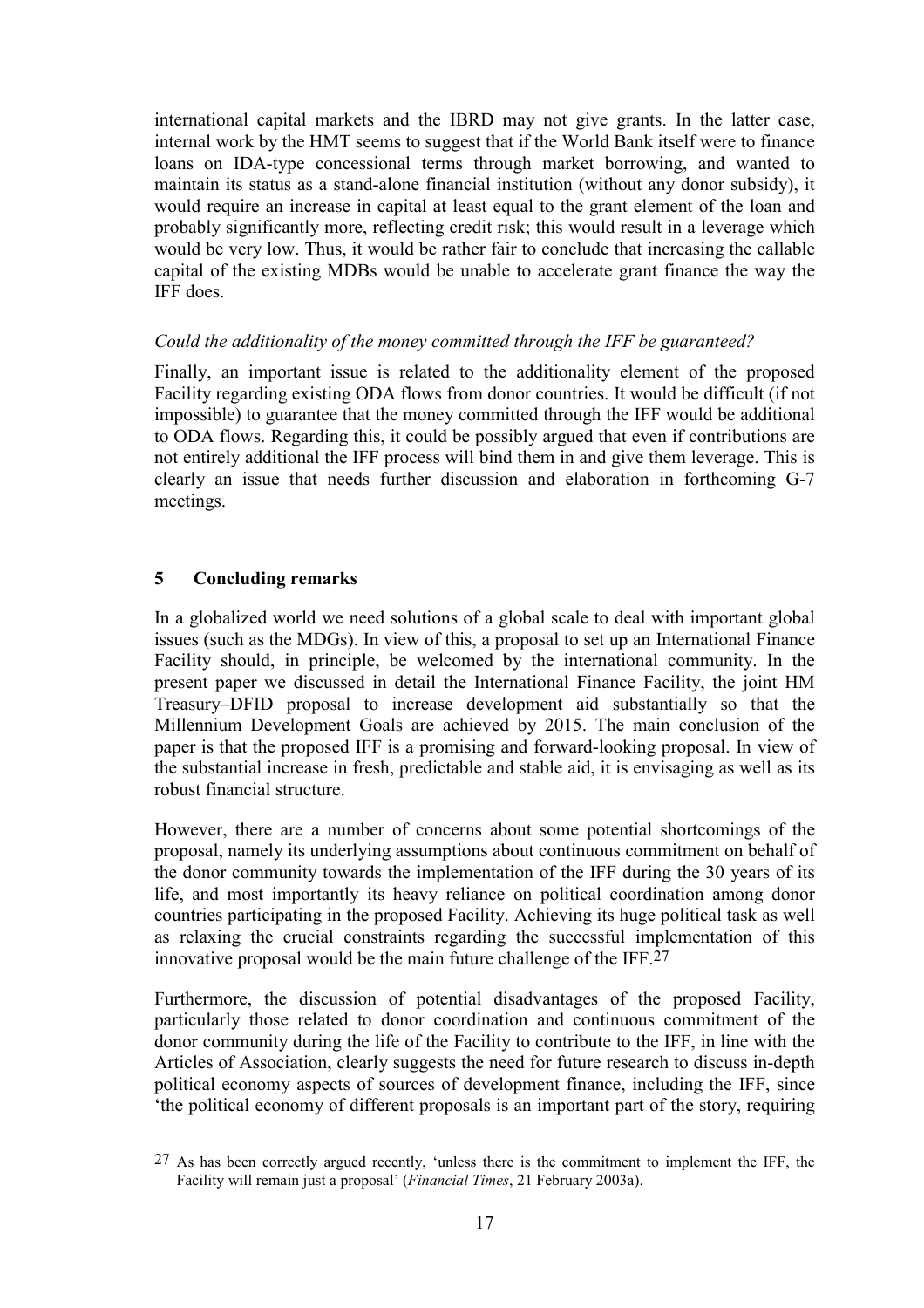a nuanced political analysis of the likely coalitions of support and opposition, as well as a careful specification of the exact nature of the proposals' (Atkinson 2003b: 22).

Summing up, our own view is that this is a promising, forward-looking and creative proposal which needs to be carefully considered at international fora in the very near future so that from a proposal it is turned into a practical solution to the problem of development financing for the achievement of the MDGs. Obviously the political constraints regarding the possible implementation of the proposal in the near future are extremely important and should not be overlooked. Many donor countries and international agencies may be sceptical about a proposal which may reduce part of their autonomy and independence regarding aid allocation. Indeed this sort of scepticism is reflected in some of the comments already made by some donors at the IMF-WB Spring Meetings in April 2003. The US and Germany for instance fear that the proposal may be impractical since it would bind the hands of future governments and mortgage future aid budgets to repay the borrowings (*Financial Times* 2003b). Others, however, including the IMF's managing director Horst Kohler and France, welcomed the proposal thus crediting it with more time for further discussions and revision at this stage.28

At the Pocantico Conference on Feasible Additional Sources of Finance for Development (May 2003) an alternative option was discussed in case binding explicit commitments from all potential major donors proved impossible to achieve. It has been argued, that it might be fruitful to ask the potential donors to issue the relevant volumes of bonds on an individual basis, with the proceeds still to be used under whatever ground-rules the donors corporately could agree to follow; each donor country's own credit would then be at issue in maintaining the annual payments. Along these lines, whatever bonds each had issued, these it would certainly service. However, coordination issues could be more difficult to deal with here as compared to the IFF option in view of the Facility's multilateral approach to aid allocation.

Accelerating aid flows through the IFF needs to take into account absorptive capacity constraints in aid-dependent economies to ensure that marginal returns do not fall below the minimum thresholds we derived. In view of this, borrowing against future aid, as proposed by the IFF, can be worthwhile provided returns exceed the borrowing cost (Foster 2003).

The final point to make is that arguing as well as campaigning for the IFF (as is the case with other sources of development finance), even if the proposed Facility does not finally succeed in being adopted in the near future, can be extremely valuable in maintaining a sense of urgency over the need for additional finance for the achievement of MDGs and in challenging the major economic powers to find an efficient way of providing it. Furthermore, coalitions among donors trying to promote new major initiatives on the development finance front (such as the IFF) could be possibly more efficient if they included politicians representing both north and south; this would give

<sup>28</sup> IMF's recent response to the IFF proposal was overall positive, as reflected in the comments made by its Managing Director at the recent Spring IMF-World Bank Meetings in Washington DC: 'I think this is an intelligent idea. It raises a number of questions. I know that there is some skepticism, but I do think we should remain open to this suggestion, because we need more financing for development. We know that public budgets are tight and, therefore, we should also look to some creative ideas, and this is one.' Press conference at the IMF following the Spring Meetings, Washington DC, April 2003 (www.imf.org/external/np/tr/2003/tr030410.htm).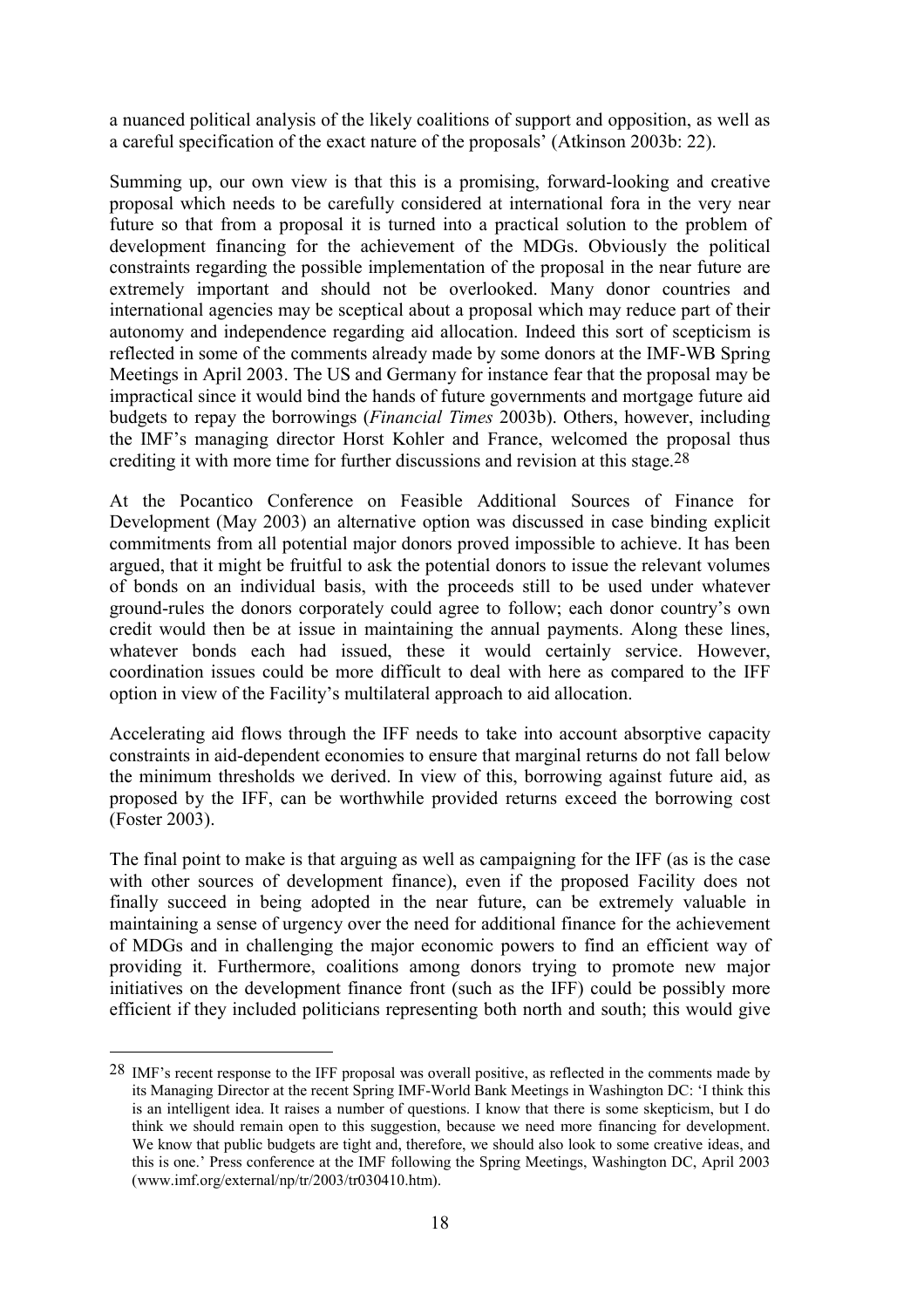to the proposed initiatives more international support and credibility as well as higher chances of being finally adopted.

#### **References**

- Addison, T. (2000). 'Aid and Conflict', in F. Tarp (ed.), *Foreign Aid and Development: Lessons Learnt and Directions for the Future*. Routledge Studies in Development Economics 17.
- Atkinson, A. (2003a). 'Innovative Sources for Development Finance'. Paper prepared for the UNU-WIDER–UN-DESA project on Innovative Sources for Development Finance, Nuffield College, Oxford and UNU-WIDER.
- Atkinson, A. (2003b). '*Innovative Sources for Development Finance: Global Public Economics*'. Paper presented at the World Bank ABCDE Conference, 15-16 May, Paris.
- Brainard, L., C. Graham, N. Purvis, S. Radelet, and G. Smith (2003). *The Other War: Global Poverty and the Millennium Challenge Account*, forthcoming (May). Washington, DC: Centre for Global Development and Brookings Institution.
- Cassen, R. (1994). *Does Aid Work?*, 2nd edition. Oxford: Oxford University Press.
- Catholic Relief Services (CRS) (2002). *Improving Development Effectiveness: Recommendations for the Millennium Challenge Account*. June.
- DFID (2002). 'The Macroeconomic Effects of Aid'. A policy paper by the Department for International Development. London, December.
- *Financial Times* (2003a). 'G7 to Hear Brown's Anti-Poverty Plan'. 21 February.
- *Financial Times* (2003b). 'Brown Plan to Reform Global Financial System Meets Opposition'. 14 April.
- Foster, M. (2003). Criteria for Assessing the Case for Overseas Aid: A Note'. *Development Policy Review*, 21 (3): 293-300.
- Griffin, K. (1970). 'Foreign, Domestic savings and Economic Development'. *Oxford Bulletin of Economics and Statistics*, 32 (2): 99-112.
- Heller, P., and S. Gupta (2002). 'More Aid Making It Work for the Poor'. *World Economics*, 3 (4): 131-46.
- HM Treasury (2002). *Tackling Poverty: A Global New Deal A Modern Marshall Plan for the Developing World*. London, February.
- HM Treasury–DFID (2003). *International Finance Facility.* London, January.
- HM Treasury–DFID (2003). *International Finance Facility: A Technical Note.* London, February.
- Kapur, D. (2002). 'Do As I Say Not As I Do: A Critique of G-7 Proposals on Reforming the MDBs'. Working Paper No.16. Washington, DC: Centre for Global Development.